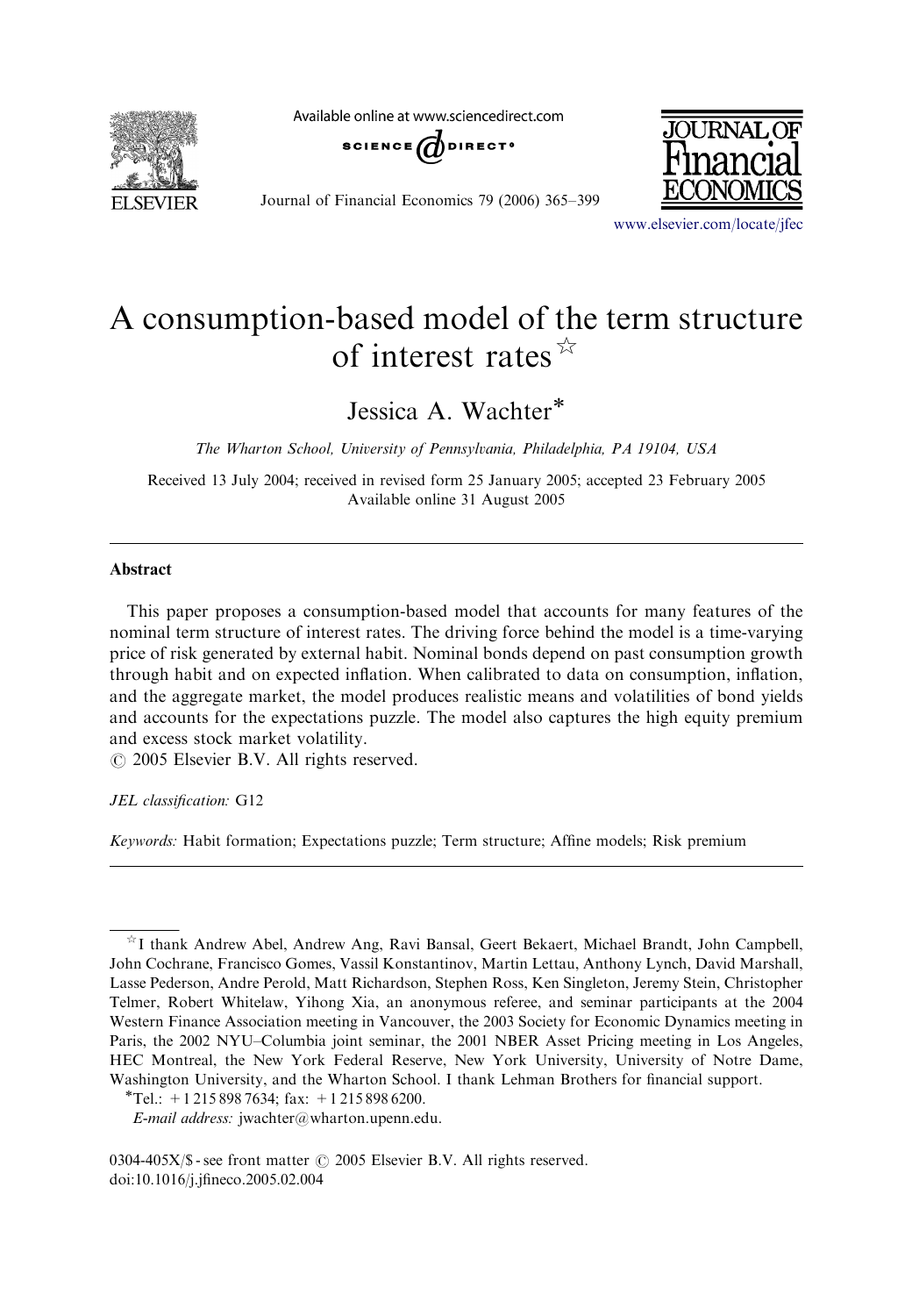# 1. Introduction

The expectations puzzle, documented by [Campbell and Shiller \(1991\)](#page-33-0) and [Fama](#page-34-0) [and Bliss \(1987\),](#page-34-0) has long posed a challenge for general equilibrium models of the term structure. [Backus et al. \(1989\)](#page-33-0) show that a model assuming power utility preferences and time-varying expected consumption growth cannot account for this puzzle. Although [Dai and Singleton \(2002\)](#page-34-0) show that a statistical model of the stochastic discount factor can fit the puzzle, this only raises the question of what economic mechanism is at work.

This paper proposes a consumption-based model that captures key aspects of the empirical results of [Campbell and Shiller \(1991\)](#page-33-0) and [Fama and Bliss \(1987\)](#page-34-0). Campbell and Shiller run the regression

$$
y_{n-1,t+1}^s - y_{nt}^s = \text{constant} + \beta_n \frac{1}{n-1} (y_{nt}^s - y_{1t}^s) + \text{error},
$$

where  $y_{nt}^s = -(1/n) \ln P_{nt}^s$ , and  $P_{nt}^s$  is the price of a nominal bond with maturity *n*. According to the expectations hypothesis, excess returns on bonds are unpredictable, and all the variation in yield spreads is due to variation in future short-term interest rates. In terms of the regression above, this means  $\beta_n = 1$  for all n. But Campbell and Shiller show, on the contrary, that  $\beta_n$  is less than one and decreasing in n. The model in this paper reproduces these findings. The model also generates an upward-sloping average yield curve (as found in the data) and realistic bond yield volatility.

Two ingredients enable the model to capture these findings. The first is external habit persistence from [Campbell and Cochrane \(1999\)](#page-33-0). Habit persistence generates time variation in investor preferences. After periods of unusually low consumption growth, the volatility of investors' marginal utility rises, causing them to demand greater premia on risky assets. As a result, the risk premium on the aggregate stock market varies countercyclicalally.

Habit utility preferences are clearly not enough: In the model of [Campbell and](#page-33-0) [Cochrane \(1999\),](#page-33-0) the risk-free rate is constant and the term structure is trivial. The second ingredient is thus a model for the short-term interest rate that makes longterm bonds risky in the first place. Without this ingredient, it is impossible for longterm bonds to have positive, countercyclical risk premia.

In this paper, the short-term real interest rate varies with surplus consumption, the ratio between current consumption minus a slow-moving weighted average of past consumption, and current consumption. The estimated model implies that surplus consumption and the real risk-free rate are negatively correlated; when past consumption growth is relatively low, investors borrow to give habit a chance to catch up to consumption. However, an increase in precautionary savings mitigates the effect, keeping the interest-rate volatility low. The negative correlation between surplus consumption and the risk-free rate leads to positive risk premia on real bonds, and an upward-sloping yield curve.

In order to speak to the empirical findings in the term structure, it is necessary to model nominal as well as real bonds. This paper assumes an exogenous affine process for the price level. The affine assumption allows for a tractable solution to the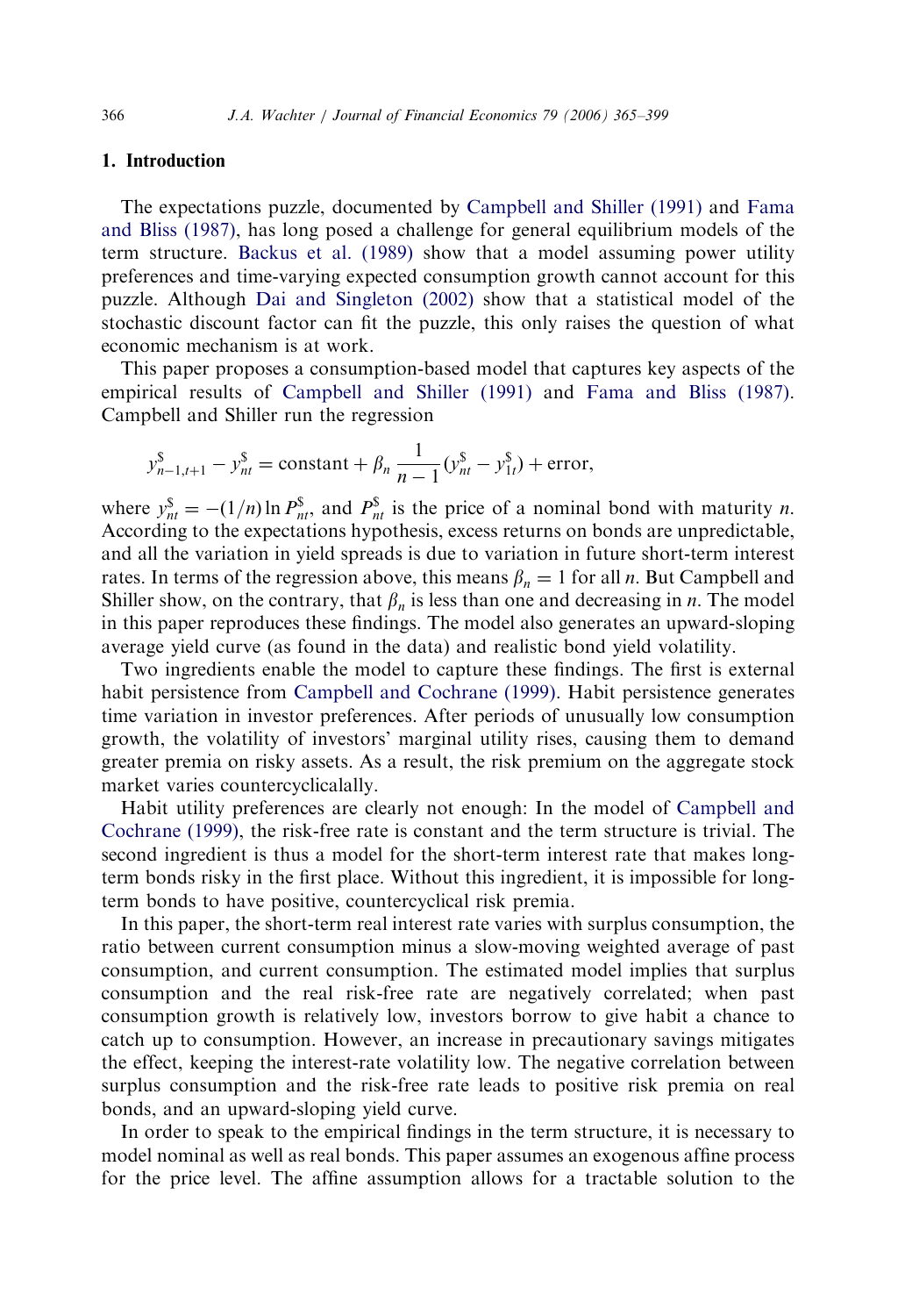nominal bond pricing problem. Nominal bonds are influenced by expected inflation as well as by surplus consumption growth. Expected inflation is calibrated purely to match inflation data. Thus, the factors driving interest rates and bond returns in this model are based in macroeconomics, rather than on asset prices.<sup>1</sup>

Besides the empirical literature on the expectations hypothesis, this paper draws on the earlier literature on habit formation (e.g., [Abel, 1990;](#page-33-0) [Chapman, 1998;](#page-33-0) [Constantinides, 1990;](#page-34-0) [Dybvig, 1995](#page-34-0); [Ferson and Constantinides, 1991;](#page-34-0) [Heaton,](#page-34-0) [1995;](#page-34-0) and [Sundaresan, 1989\)](#page-34-0). [Constantinides \(1990\)](#page-34-0) and [Sundaresan \(1989\)](#page-34-0) show that habit formation models can be used to explain a high equity premium with low values of risk aversion. Like these models, the model proposed here assumes that the agent evaluates today's consumption relative to a reference point that increases with past consumption. Following [Campbell and Cochrane \(1999\)](#page-33-0), this paper departs from earlier work by assuming that habit is external to the agent, namely that the agent does not take into account future habit when deciding on today's consumption. [Abel \(1990\)](#page-33-0) also assumes external habit formation, but in his specification, agents care about the ratio of consumption to habit, rather than the difference. As a result, risk aversion is constant and risk premia do not vary through time.<sup>2</sup> Motivated by habit formation models, Li  $(2001)$  examines the ability of past consumption growth to predict excess returns on stocks. However, Li does not look at the predictive ability of consumption for short or long-term interest rates, nor does he consider the implications of habit formation for the expectations hypothesis.

An intriguing feature of the model in this paper is the link it produces between asset returns and underlying macroeconomic variables. When actual consumption and inflation data are fed through the model, the implied nominal risk-free rate and yield spread capture many of the short and long-run fluctuations of their data counterparts. This is in spite of the fact that the yields implied by the model are driven only by consumption growth and inflation. Finally, the model preserves the advantages of the original [Campbell and Cochrane \(1999\)](#page-33-0) framework. It successfully captures excess volatility, the predictability of excess stock returns, and the high equity premium.

The outline of the paper is as follows. Section 2 describes the assumptions on the endowment, preferences, and the price level, and how the model is solved. Section 3 describes the estimation of the inflation process. Section 4 describes the calibration and the implications for the population moments of asset returns, and for the time series of asset returns in the post-war data.

<sup>&</sup>lt;sup>1</sup>[Ang and Piazzesi \(2003\)](#page-33-0) also investigate the role of macroeconomic variables in the term structure. They consider an affine term structure model with output and inflation among the factors. [Evans and](#page-34-0) [Marshall \(2003\)](#page-34-0) consider the extent to which macroeconomic shocks can explain changes in yields, where the macroeconomic shocks are inferred using restrictions from general equilibrium models. <sup>2</sup>

<sup>&</sup>lt;sup>2</sup> Lately there has been increased interest in the empirical properties of habit formation models. [Bekaert](#page-33-0) [et al. \(2004\)](#page-33-0) consider a model where the investor's reference point is imperfectly correlated with past consumption. [Brandt and Wang \(2003\)](#page-33-0) study habit preferences over inflation. [Chen and Ludvigson \(2003\)](#page-33-0) evaluate habit specifications using nonparametric methods. [Dai \(2000\)](#page-34-0) links the Constantinides model to a model for labor income. [Menzly et al. \(2004\)](#page-34-0) calibrate an external habit model to explain returns on industry portfolios.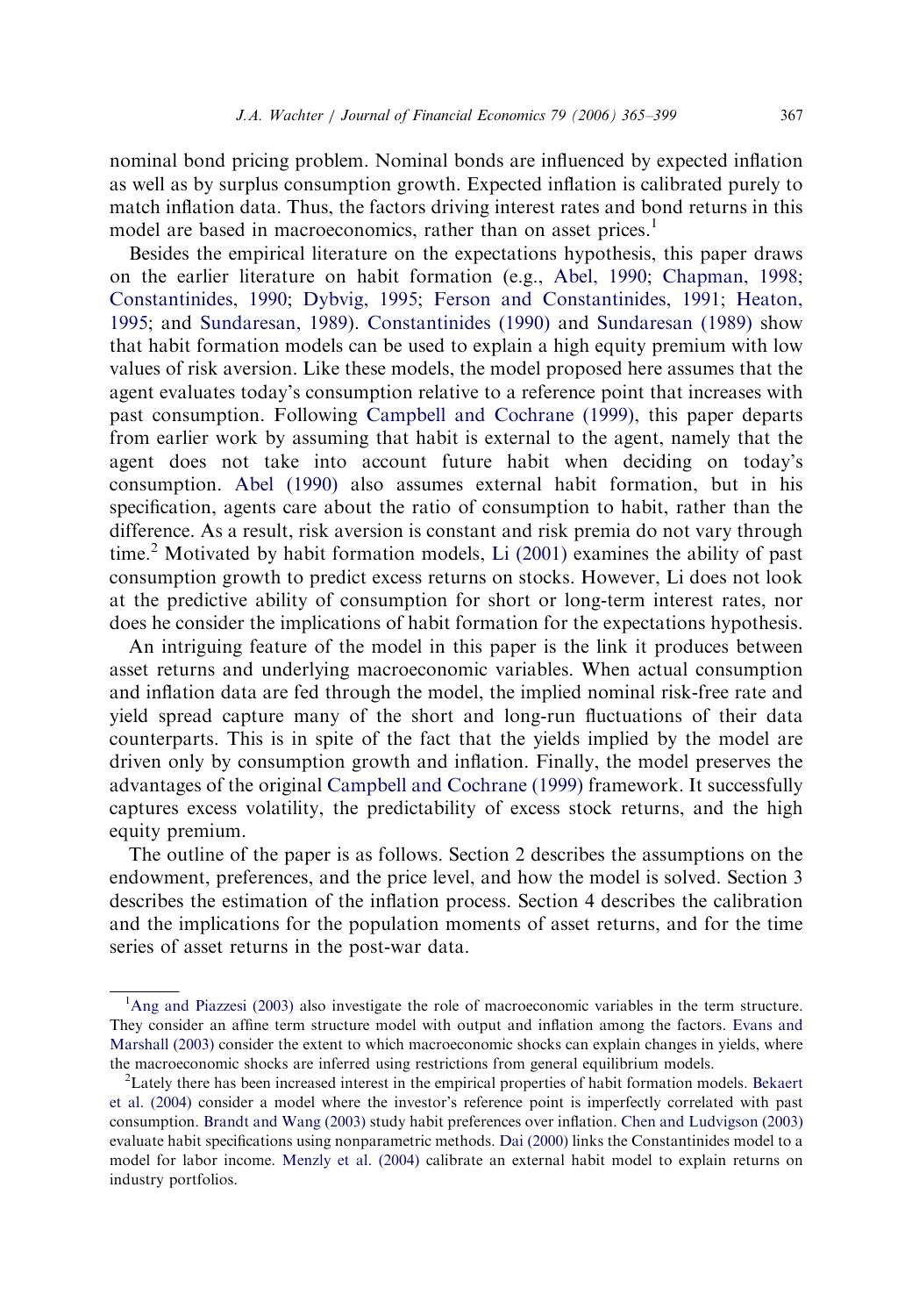# 2. The model

# 2.1. Preferences

Assume that identical investors have utility over consumption relative to a reference point  $X_t$ :

$$
E\sum_{t=0}^{\infty} \delta^{t} \frac{(C_{t} - X_{t})^{1-\gamma} - 1}{1 - \gamma}.
$$
\n(1)

Habit,  $X_t$ , is defined indirectly through surplus consumption  $S_t$ , where

$$
S_t \equiv \frac{C_t - X_t}{C_t}
$$

.

To ensure that  $X_t$  never falls below  $C_t$ , a process is specified for  $s_t = \ln S_t$ . This process is given by

$$
s_{t+1} = (1 - \phi)\bar{s} + \phi s_t + \lambda(s_t)(\Delta c_{t+1} - E(\Delta c_{t+1})).
$$
\n(2)

The process for  $s_t$  is heteroskedastic and perfectly correlated with innovations in consumption growth. The sensitivity function  $\lambda(s_t)$  will be described below.

The investor's habit is external: the investor does not take into account the effect that today's consumption decisions have on  $X_t$  in the future. Formally,  $X_t$  can be considered as aggregate habit and the agent as evaluating consumption relative to aggregate habit. All agents are identical so individual consumption and habit and aggregate consumption and habit can be treated interchangeably. Because habit is external, the investor's intertemporal marginal rate of substitution is given by

$$
M_{t+1} = \delta \left( \frac{S_{t+1}}{S_t} \frac{C_{t+1}}{C_t} \right)^{-\gamma}.
$$
 (3)

Let  $R_{t+1}$  be the return on a traded asset. Then  $R_{t+1}$  satisfies the Euler equation

$$
E_t[M_{t+1}R_{t+1}] = 1. \t\t(4)
$$

Following [Campbell and Cochrane \(1999\),](#page-33-0) consumption is parametrized as a random walk:

$$
\Delta c_{t+1} = g + v_{t+1},\tag{5}
$$

where  $v_{t+1}$  is a N(0, 1) shock that is independent across time. As shown in Campbell and Cochrane, this specification implies that  $x_t$  is approximately a weighted average of past consumption growth, as would be expected from an external habit formation model.

From the Euler Eq. (4), it follows that the real risk-free rate equals

$$
r_{f,t+1} = \ln(1/E_t[M_{t+1}])
$$
  
=  $-\ln \delta + \gamma g + \gamma (1 - \phi)(\bar{s} - s_t) - \frac{\gamma^2 \sigma_v^2}{2} (1 + \lambda(s_t))^2.$  (6)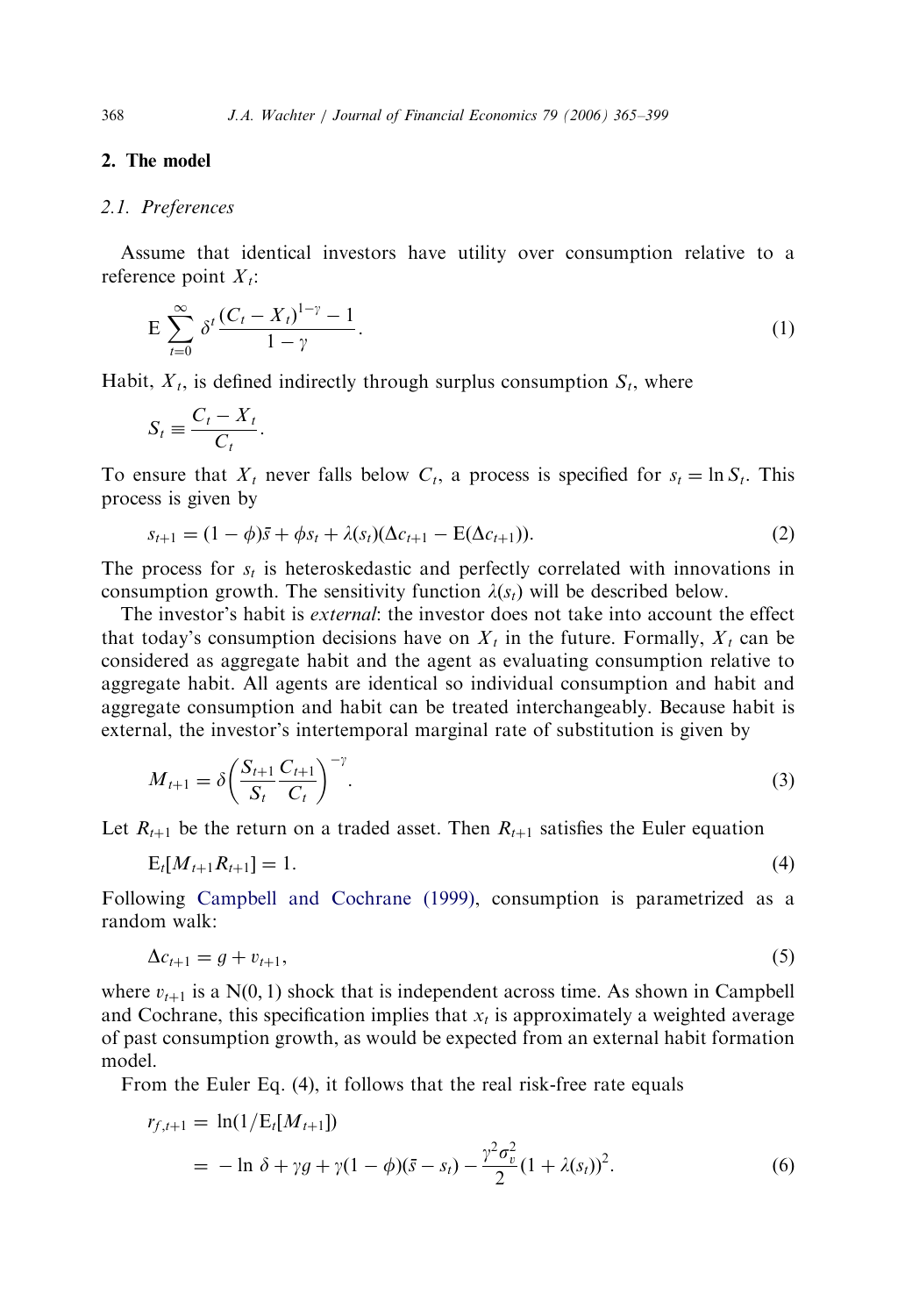This risk-free rate has some familiar terms from the power utility case and others that are new to habit formation. As in the power utility model, positive expected consumption growth leads investors to borrow from the future to smooth consumption. This is reflected in the term  $\gamma q$  (however,  $\gamma$  is not equal to risk aversion as it is under power utility). The second term, proportional to  $\bar{s} - s_t$ , implies that as surplus consumption falls relative to its long-term mean, investors borrow more. This is due to the mean-reverting nature of surplus consumption: investors borrow against future periods when habit has had time to adjust and surplus consumption is higher. The last term reflects precautionary savings. A higher  $\lambda(s_t)$ implies that surplus consumption, and therefore marginal utility, is more volatile. Investors increase saving, and  $r_f$  falls.

The function  $\lambda(s_t)$  is chosen so that the intertemporal substitution and precautionary savings effects offset each other, and so that the model has intuitive properties of habit formation. [Campbell and Cochrane \(1999\)](#page-33-0) choose the function so that these effects are completely offset and the risk-free rate is constant. In contrast, this paper allows the data to determine the net effect of  $s_t$  on the risk-free rate. For simplicity,  $\lambda(s_t)$  is restricted so that  $r_{t,t+1}$  is linear in  $s_t$ . In addition,  $\lambda(s_t)$  is chosen so that for  $s_t \approx \bar{s}$ ,  $x_t$  is a deterministic function of past consumption. These considerations imply that

$$
\lambda(s_t) = (1/\bar{S})\sqrt{1 - 2(s_t - \bar{s})} - 1,\tag{7}
$$

$$
\bar{S} = \sigma_v \sqrt{\frac{\gamma}{1 - \phi - b/\gamma}}.\tag{8}
$$

In order that the quantity within the square root remain positive,  $\lambda(s_i)$  is set to 0 when  $s_t > s_{\text{max}}$ , for

$$
s_{\max} = \bar{s} + \frac{1}{2}(1 - \bar{S}^2). \tag{9}
$$

The variable  $s_t$  ventures above  $s_{\text{max}}$  sufficiently rarely that this feature does not affect the behavior of the model. More details can be found in Appendix A. Substituting these equations into Eq. (6) reduces the risk-free rate equation to

$$
r_{f,t+1} = -\ln \delta + \gamma g - \frac{\gamma(1-\phi)-b}{2} + b(\bar{s}-s_t),
$$
\n(10)

where *b* is a free preference parameter that will be estimated from the data.

Eqs.  $(6)$  and  $(10)$  indicate that the parameter b has an economic interpretation. If  $b>0$ , the intertemporal smoothing effect wins out, and an increase in surplus consumption  $s_t$  drives down the interest rate. If  $b < 0$ , the precautionary savings effect wins out. An increase in surplus consumption  $s_t$  decreases the sensitivity  $\lambda(s_t)$ and drives up the interest rate. Setting  $b = 0$  results in a constant real interest rate, and gives the model of [Campbell and Cochrane \(1999\).](#page-33-0) 3

<sup>&</sup>lt;sup>3</sup>Campbell and Cochrane briefly consider the case of  $b \neq 0$  in the working paper version of their model, [Campbell and Cochrane \(1995\),](#page-33-0) but examine only the real term structure, and do not discuss implications for nominal bonds, long-rate regressions, or the time series of interest rates and risk premia, which are the focus of this paper.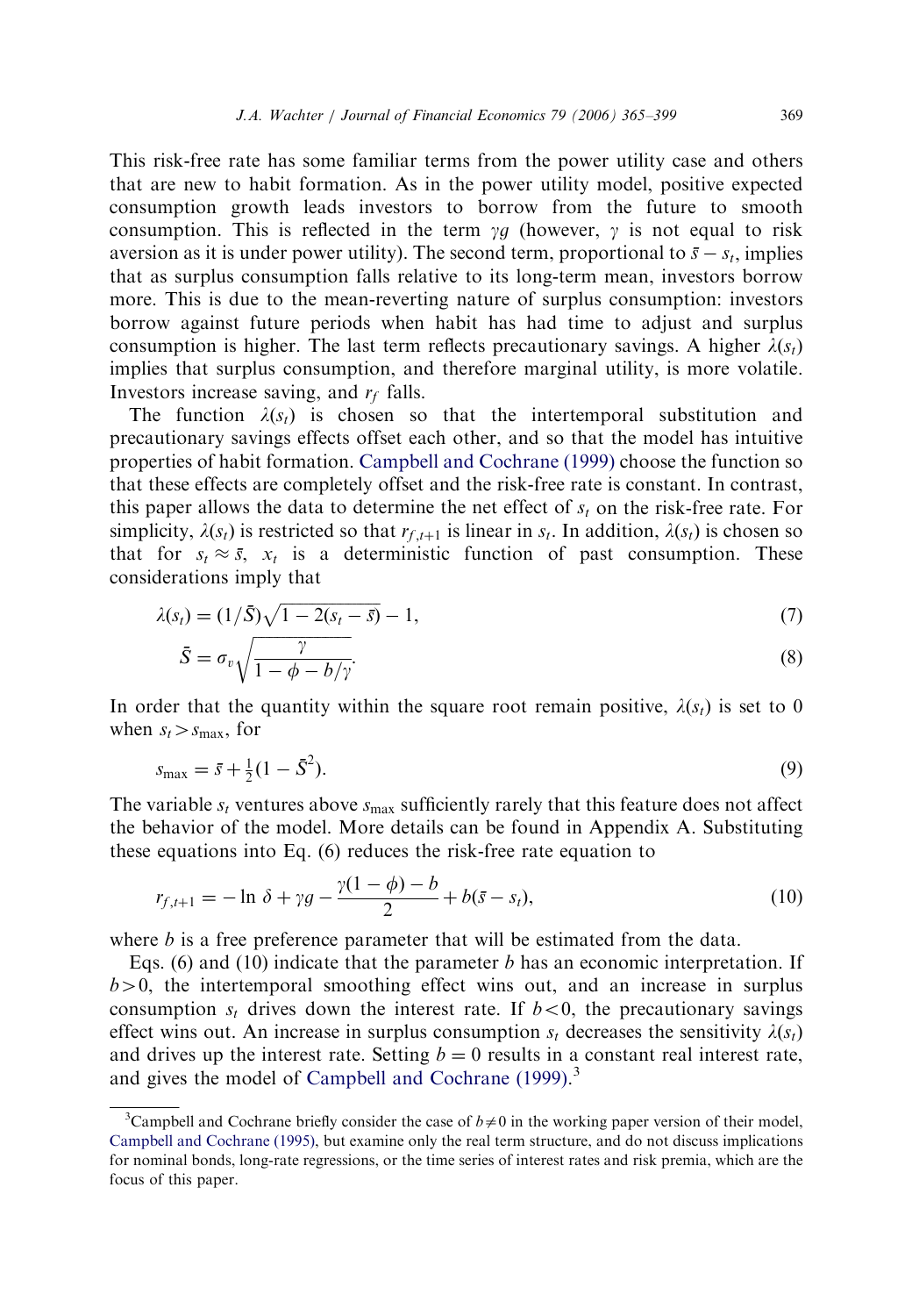While the functional form of  $\lambda(s_i)$  is chosen to match the behavior of the risk-free rate, it has important implication for returns on risky assets. It follows from the Euler equation (4) that

$$
\frac{E_t(R_{t+1}-R_{f,t+1})}{\sigma_t(R_{t+1})}=-\rho_t(M_{t+1},R_{t+1})\frac{\sigma_t(M_{t+1})}{E_t(M_{t+1})},
$$

where  $R_{t+1}$  is the return on some risky asset. As a consequence

$$
\frac{E_t(R_{t+1} - R_{f,t+1})}{\sigma_t(R_{t+1})} \approx -\rho_t(M_{t+1}, R_{t+1})\gamma\sigma_v(1 + \lambda(s_t)),
$$
\n(11)

which follows from the lognormality of  $M_{t+1}$  conditional on time-t information. Because  $\lambda(s_t)$  is decreasing in  $s_t$ , the ratio of the volatility of the stochastic discount factor to its mean varies countercyclically. This provides a mechanism by which Sharpe ratios, and hence risk premia, vary countercyclically over time.<sup>4</sup>

In the model of [Campbell and Cochrane \(1999\)](#page-33-0), the mechanism in Eq. (11) does not create time-varying risk premia on bonds for the simple reason that bond returns are constant, and equal to the risk-free rate at all maturities. In terms of Eq. (11), the Campbell and Cochrane model implies that  $\rho_l(M_{l+1}, R_{l+1}) = 0$ , when  $R_{l+1}$  is the return on a bond. However, the model in this paper generates a time-varying riskfree rate. Therefore  $\rho_l(M_{t+1}, R_{t+1})$  is nonzero, and Eq. (11) provides a mechanism for risk premia on real bonds, as well as risk premia on stocks, to vary through time. Of course, this observation alone does not solve the expectations puzzle. The sign of bond premia, and the magnitude of time variation will depend on the results of the parameter estimation.

## 2.2. Inflation

To model nominal bonds, it is necessary to introduce a process for inflation. For simplicity, I follow [Boudoukh \(1993\)](#page-33-0) and [Cox et al. \(1985\)](#page-34-0) and model inflation as an exogenous process.<sup>5</sup> Let  $\Pi_t$  denote the exogenous price level and  $\pi_t = \ln \Pi_t$ . It is assumed that log inflation follows the process

$$
\Delta \pi_{t+1} = \eta_0 + \eta Z_t + \sigma_\pi \varepsilon_{t+1}.
$$
\n(12)

Here  $Z_t$  is an  $m \times 1$  vector of state variables that follow a vector-autoregressive process:

$$
Z_{t+1} = \mu + \Phi Z_t + \Sigma \varepsilon_{t+1},
$$
\n(13)

where  $\Phi$  is an  $m \times m$  matrix and  $\mu$  is an  $m \times 1$  vector. The correlation between  $\Delta \pi_{t+1}$ ,  $Z_t$ , and  $\Delta c_{t+1}$  can be modeled in a parsimonious way by writing the consumption

<sup>&</sup>lt;sup>4</sup>[Harvey \(1989\)](#page-34-0) provides direct evidence that the risk-return tradeoff varies countercyclically.<br><sup>5</sup>Burgeobi and Jiltsov (2003) study a related model that puts the money supply directly in t

 ${}^{5}$ [Buraschi and Jiltsov \(2003\)](#page-33-0) study a related model that puts the money supply directly in the utility function; they focus on the dynamics of inflation and the inflation risk premium, rather than the link between the term structure and consumption, which is the focus here.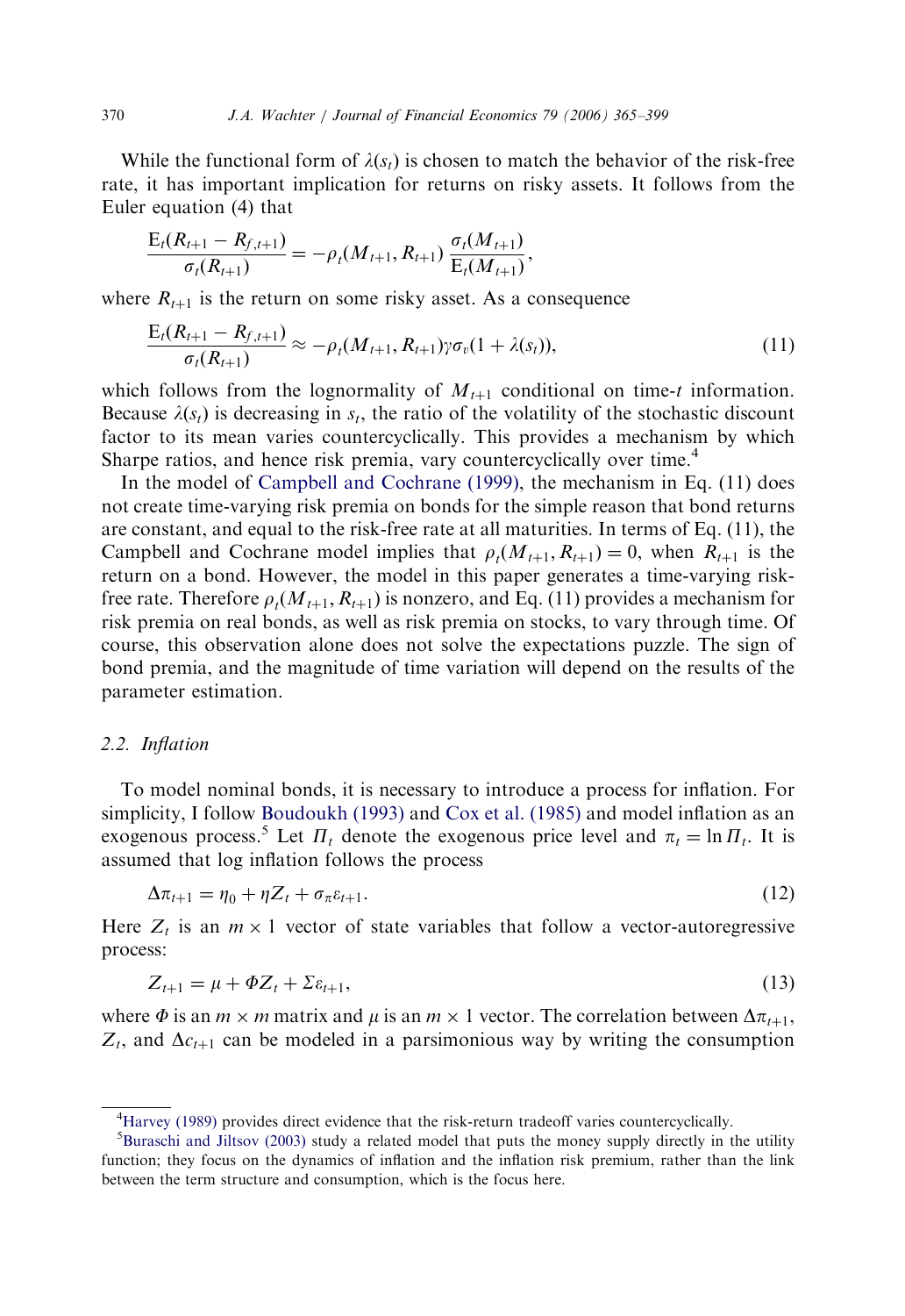growth shock  $v_{t+1}$  as

$$
v_{t+1} = \sigma_c \varepsilon_{t+1}.
$$

Here,  $\varepsilon_{t+1}$  is an  $(m+2) \times 1$  vector of independent N(0, 1) random variables,  $\sigma_c$  and  $\sigma_{\pi}$  are  $1 \times (m + 2)$ , and  $\Sigma$  is  $m \times (m + 2)$ .

This structure allows for an arbitrary number of state variables and crosscorrelations. In addition, the state variables can be correlated with consumption growth or changes in the price level. Multiple lags can be accommodated by increasing the dimension of  $Z_t$ .

## 2.3. Model solution

This section calculates the prices of long-term bonds and stocks. To compute prices on nominal bonds, techniques from affine bond pricing<sup>6</sup> are combined with numerical methods. Introducing affine bond pricing techniques improves the efficiency of the calculation and provides insight into the model.

## 2.3.1. Bond prices

This paper solves for prices of both real bonds (bonds whose payment is fixed in terms of units of the consumption good) and nominal bonds (bonds whose payoff is fixed in terms of units of the price level). As shown below, the assumption that expected inflation follows a multivariate auto-regressive process with Gaussian errors implies that bond yields are exponential affine in expected inflation. Following [Campbell and Viceira \(2001\),](#page-33-0) let  $P_{n,t}$  denote the real price of a real bond maturing in *n* periods, and  $P_{n,t}^{\$}$  the nominal price of a nominal bond. The real return on an *n*period real bond is given by

$$
R_{n,t}=\frac{P_{n-1,t+1}}{P_{n,t}}
$$

with  $r_{n,t} = \ln R_{n,t}$ . The nominal return on an *n*-period nominal bond is

$$
R_{n,t}^{\$} = \frac{P_{n-1,t+1}^{\$}}{P_{n,t}^{\$}}
$$

with  $r_{n,t}^{\$} = \ln R_{n,t}^{\$}$ . Finally, let

$$
y_{n,t} = -\frac{1}{n} \ln P_{n,t}
$$

and

$$
y_{n,t}^{\$} = -\frac{1}{n} \ln P_{n,t}^{\$}
$$

<sup>&</sup>lt;sup>6</sup>See [Backus et al. \(2001\)](#page-33-0) and [Sun \(1992\)](#page-34-0) for illustrations of this approach in discrete-time and [Duffie](#page-34-0) [and Kan \(1996\)](#page-34-0) for an illustration in continuous time. [Bakshi and Chen \(1996\),](#page-33-0) [Bekaert et al. \(2004\)](#page-33-0), and [Brennan et al. \(2004\)](#page-33-0) apply this approach to the pricing of bonds and equities.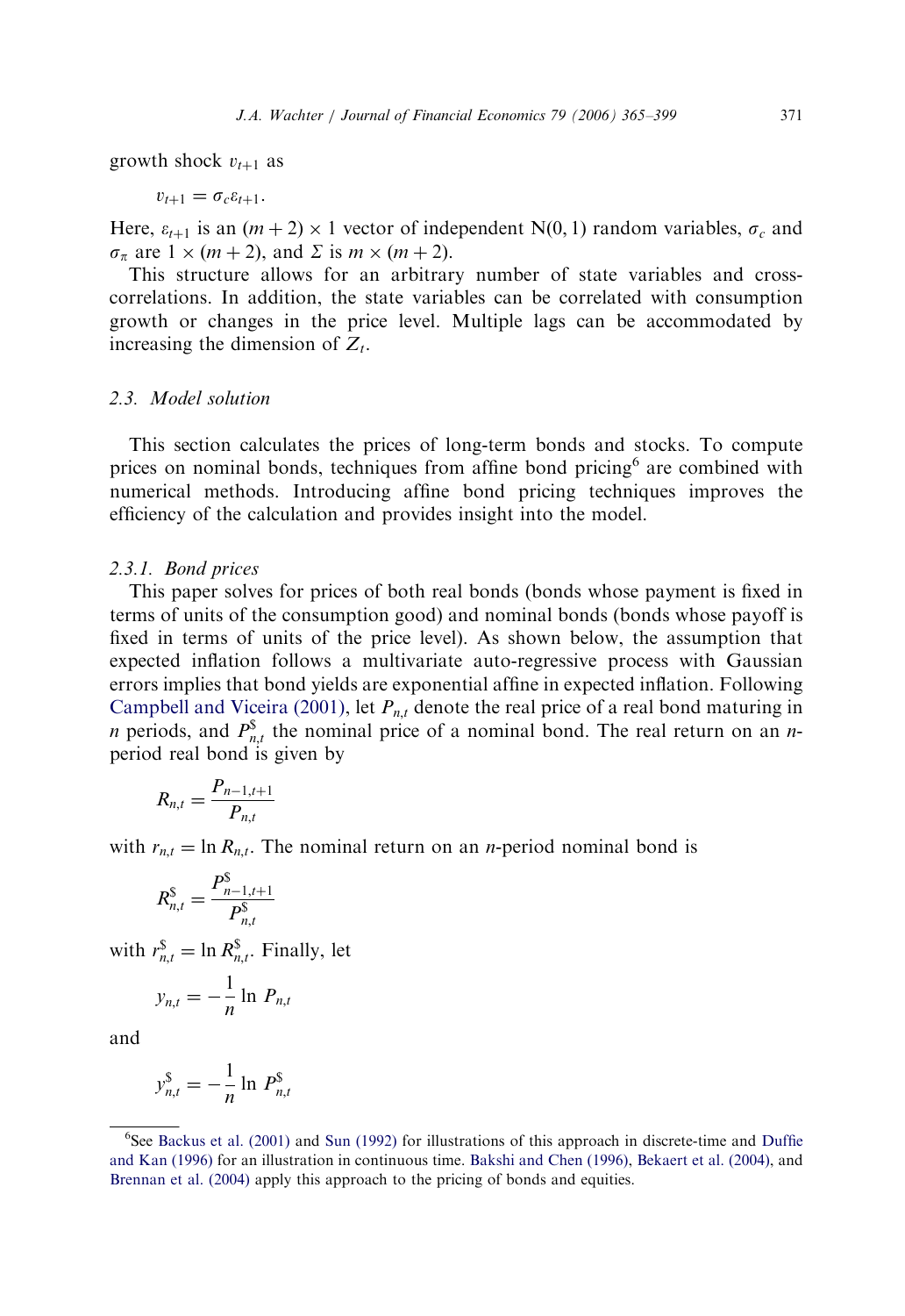denote the real yield on the real bond and the nominal yield on the nominal bond, respectively.

Bond prices are determined recursively by the investor's Euler equation. For real bonds, this translates into

$$
P_{n,t} = \mathcal{E}_t \left[ \delta \left( \frac{S_{t+1}}{S_t} \frac{C_{t+1}}{C_t} \right)^{-\gamma} P_{n-1,t+1} \right]. \tag{14}
$$

When  $n = 0$ , the bond is worth one unit of the consumption good. This implies the boundary condition

$$
P_{0,t}=1.
$$

For nominal bonds, the Euler equation implies that

$$
P_{n,t}^{\$} = \mathrm{E}_{t} \left[ \delta \left( \frac{S_{t+1}}{S_{t}} \frac{C_{t+1}}{C_{t}} \right)^{-\gamma} \frac{\Pi_{t}}{\Pi_{t+1}} P_{n-1,t+1}^{\$} \right] \tag{15}
$$

with

$$
P_{0,t}^{\$}=1.
$$

The equations for nominal bond prices follow from the fact that the Euler Equation (4) must hold for real prices of nominal bonds. Therefore

$$
\frac{P_{n,t}^{\$}}{\Pi_t} = \mathrm{E}_t \left[ M_{t+1} \frac{P_{n-1,t+1}^{\$}}{\Pi_{t+1}} \right].
$$

In real terms, the nominal bond maturing today is worth

$$
\frac{P_{0,t}^{\$}}{\Pi_t} = \frac{1}{\Pi_t}.
$$

Note that  $r_{f,t+1} = r_{1,t+1} = y_{1,t}$ , and  $r_{f,t+1}^s = r_{1,t+1}^s = y_{1,t}^s$ .

Because the distribution of future consumption and surplus consumption depends only on the state variable  $s_t$ , Eq. (14) implies that real bond prices are functions of  $s_t$ alone:

$$
P_{n,t}=F_n(s_t)
$$

with  $F_0(s_t) = 1$ , and

$$
F_n(s_t) = \mathcal{E}_t \left[ \delta \left( \frac{S_{t+1}}{S_t} \frac{C_{t+1}}{C_t} \right)^{-\gamma} F_{n-1}(s_{t+1}) \right]
$$
  
= 
$$
\mathcal{E}_t [\exp\{\ln \delta - \gamma g - \gamma (1 - \phi)(\bar{s} - s_t) \}]
$$
 (16)

$$
-\gamma(\lambda(s_t)+1)\sigma_c\varepsilon_{t+1}F_{n-1}(s_{t+1})].
$$
\n(17)

Eq. (17) can be solved using numerical integration on a grid of values for  $s_t$ . For this problem, numerical integration is superior to calculating the expectation by Monte Carlo because the sensitivity of asset prices to rare events makes simulation unreliable.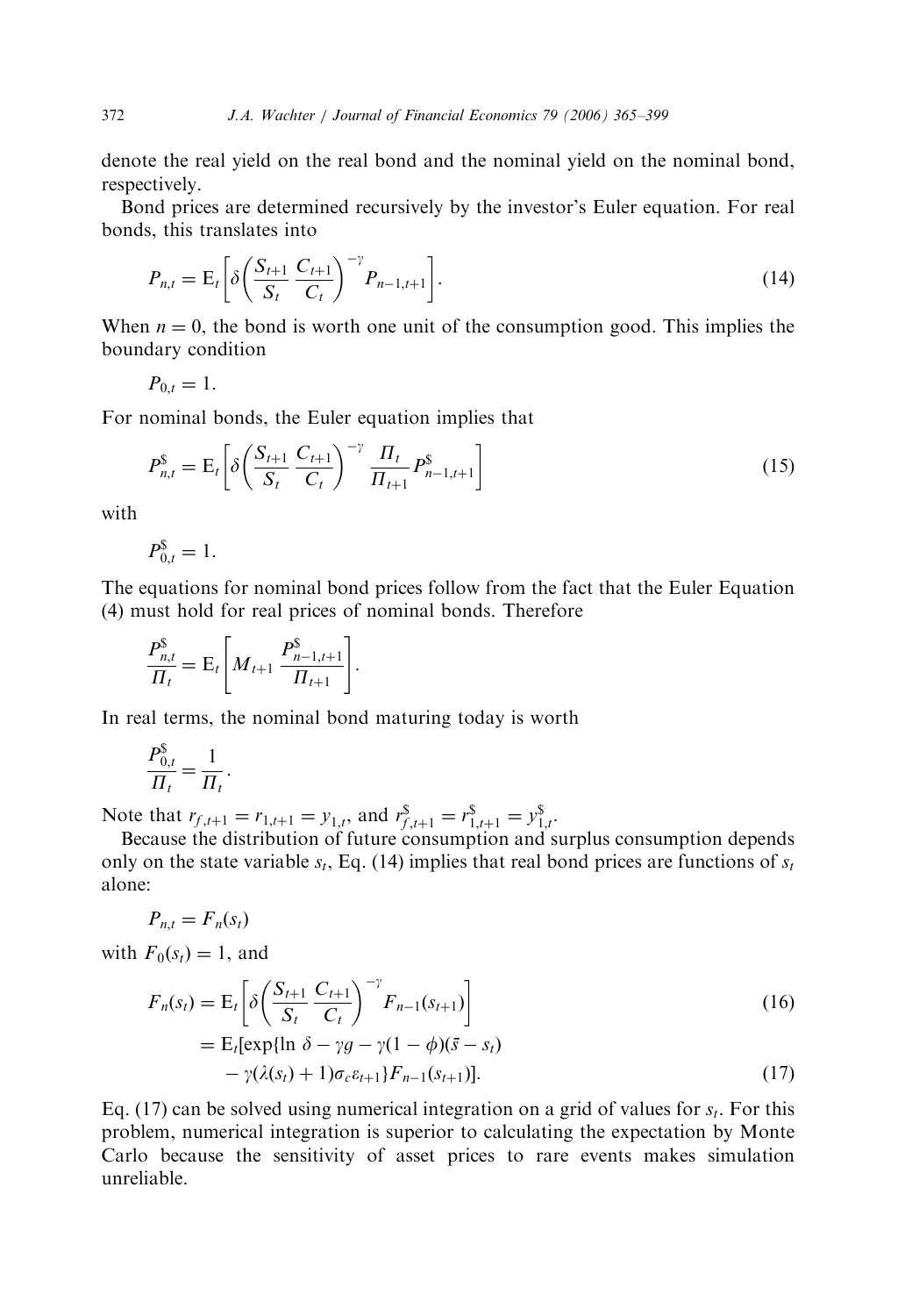Eq. (15) indicates that, unlike real bond prices, nominal bond prices are functions of the state variable  $Z_t$  as well as  $s_t$ . This potentially complicates the solution for nominal bond prices, because time-varying expected inflation introduces, at the least, one more state variable. Fortunately, a simple trick can be used to reduce computation time to what it would be for a single state variable. Appendix B shows that using the law of iterated expectations and conditioning on realizations of the shock  $v_{t+1} = \sigma_c \varepsilon_{t+1}$ , implies that nominal bond prices take the following form:

$$
P_{n,t}^{\$} = F_n^{\$}(s_t) \exp\{A_n + B_n Z_t\}.
$$
\n(18)

The functions  $F_n^{\$}$  can be solved by one-dimensional numerical integration:

$$
F_n^{\$}(s_t) = \mathcal{E}_t[M_{t+1} \exp{\{\xi_n \sigma_c \varepsilon_{t+1}\}} F_{n-1}^{\$}(s_{t+1})]
$$
  
= 
$$
\mathcal{E}_t[\exp{\ln \delta - \gamma g} - \gamma (1 - \phi)(\bar{s} - s_t)
$$
  
+ 
$$
(\xi_n - \gamma (\lambda(s_t) + 1)) \sigma_c \varepsilon_{t+1} \} F_{n-1}^{\$}(s_{t+1})]
$$

while  $A_n$  and  $B_n$  are defined recursively by

$$
A_n = A_{n-1} - \eta_0 + B_{n-1}\mu + \frac{1}{2}(B_{n-1}\Sigma - \sigma_\pi)[I - \sigma'_c(\sigma_c\sigma'_c)^{-1}\sigma_c](B_{n-1}\Sigma - \sigma_\pi)', \quad (19)
$$
  
\n
$$
B_n = B_{n-1}\Phi - \eta
$$
\n(20)

and

$$
\xi_n = (B_{n-1}\Sigma - \sigma_\pi)\sigma'_c(\sigma_c\sigma'_c)^{-1}.\tag{21}
$$

The boundary conditions are  $F_0^{\$}(s_t) = 1$ ,  $A_0 = 0$ , and  $B_0 = 0_{1 \times m}$ . The last term in Eq. (19) follows from Jensen's inequality: because inflation is log-normally distributed, the volatility of inflation works to decrease bond yields at long maturities. These formulas can also be used to gain insight into the model, as explained in Section 2.4.

## 2.3.2. Aggregate wealth

In this economy, the market portfolio is equivalent to aggregate wealth, and the dividend equals aggregate consumption. The price–consumption ratio and the return on the market can be calculated using methods similar to those above, with a small but important modification. Analogously to the previous section, let  $P_{n,t}^e$  denote the price of an asset that pays the endowment  $C_{t+n}$  in *n* periods. The *e* superscript denotes equity. Because these assets pay no coupons, they have the same recursive pricing relation as bonds Eq. (17). Of course the prices are different, and this is because there is a different boundary condition:

$$
P_{0,t}^{\rm e}=C_t.
$$

Unlike the case for bonds,  $P_{n,t}^e$  is not simply a function of  $s_t$ . It is a function of consumption  $C_t$  as well. To avoid introducing an additional variable into the problem, the equations for equity are rewritten in terms of price–consumption ratios, rather than simply prices:

$$
\frac{P_{n,t}^e}{C_t} = \mathcal{E}_t \left[ \delta \left( \frac{S_{t+1}}{S_t} \right)^{-\gamma} \left( \frac{C_{t+1}}{C_t} \right)^{1-\gamma} \frac{P_{n-1,t+1}^e}{C_{t+1}} \right].
$$
\n(22)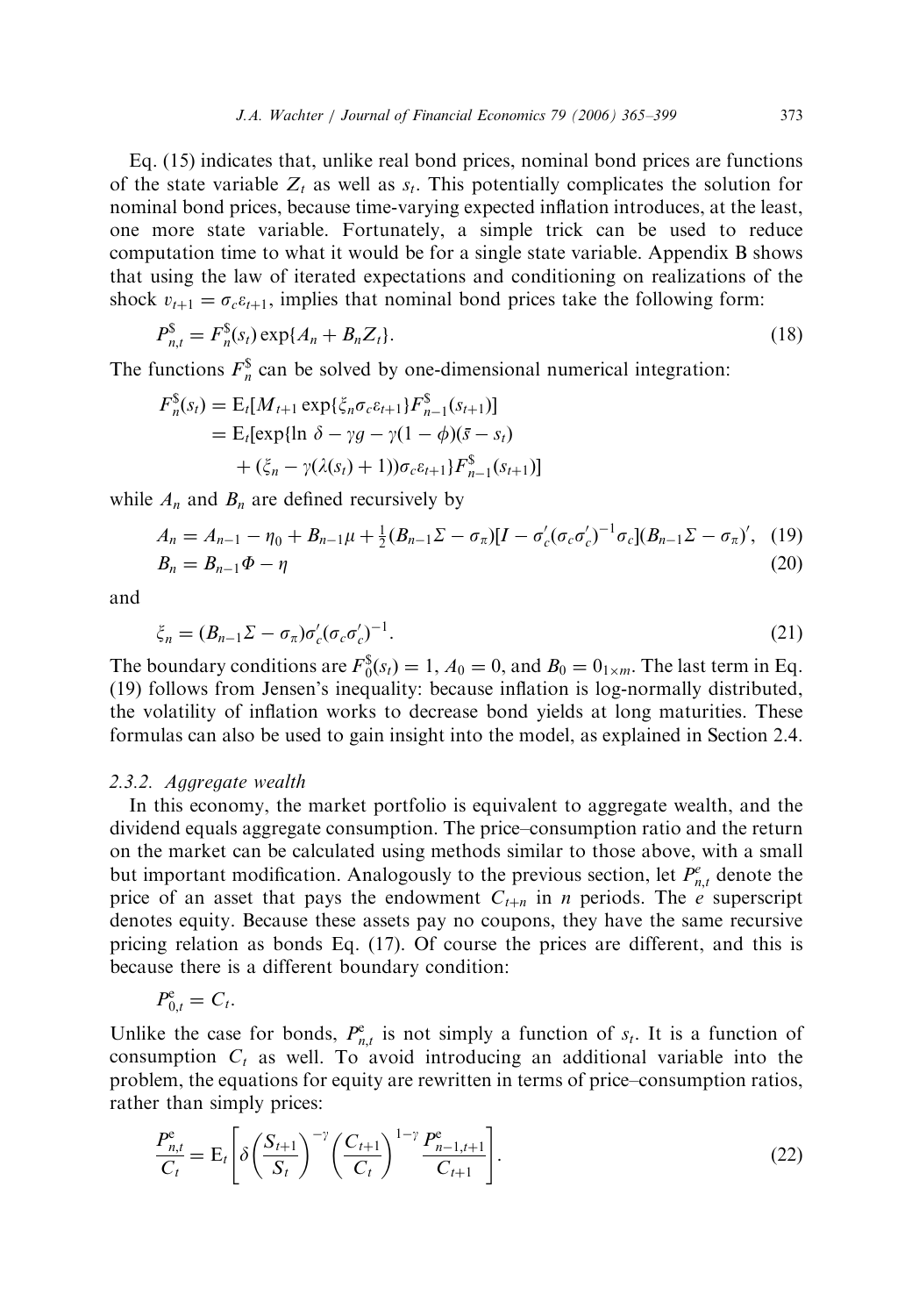The boundary condition can be rewritten as  $P_{0,t}^e/C_t = 1$ . Now the problem is analogous to that for bond pricing. The ratio of the price of zero-coupon equity to aggregate consumption can be written as a function  $F_n^e$  of  $s_t$ , where

$$
F_n^{\rm e}(s_t) = \mathbb{E}_t[\exp{\ln \delta + (1 - \gamma)g} - \gamma(1 - \phi)(\bar{s} - s_t) + (1 - \gamma(\lambda(s_t) + 1))\sigma_c \varepsilon_{t+1} \} F_{n-1}^{\rm e}(s_{t+1})]
$$

with boundary condition  $F_n^e(s) = 1$ . This formula can be solved recursively using one-dimensional quadrature.

Finally, the price–consumption ratio of the market equals the sum of the price–consumption ratio on these zero-coupon securities:

$$
\frac{P_t}{C_t} = \sum_{n=1}^{\infty} \frac{P_{n,t}^{\text{e}}}{C_t}.
$$
\n(23)

This way of calculating the price–consumption ratio is equivalent to the more traditional fixed-point method used by [Campbell and Cochrane \(1999\)](#page-33-0). In this endowment economy, Eq. (23) also represents the price–dividend ratio.

## 2.4. Implications for bond risk premia

The nominal return on the one-period nominal bond (the nominal risk-free rate) can be determined using these equations, or directly from Eq. (15):

$$
r_{f,t+1}^s = -\ln \delta + \gamma g - \frac{\gamma(1-\phi)-b}{2} + b(\bar{s} - s_t) + (\eta_0 + \eta Z_t) - \sigma_{\pi} \sigma_c' \gamma(\lambda(s_t) + 1) - \frac{1}{2} \sigma_{\pi} \sigma_{\pi}' = r_{f,t+1} + \mathcal{E}_t[\Delta \pi_{t+1}] - \frac{1}{2} \sigma_{\pi} \sigma_{\pi}' - \sigma_{\pi} \sigma_c' \gamma(\lambda(s_t) + 1).
$$
 (24)

Of interest is the risk premium on the nominal risk-free asset. Subtracting the real risk-free rate from the expected real return on the one-period nominal bond produces

$$
E_t[r_{f,t+1}^s - \Delta \pi_{t+1}] - r_{f,t+1} = -\sigma_\pi \sigma'_c \gamma(\lambda(s_t) + 1) - \frac{1}{2} \sigma_\pi \sigma'_\pi.
$$

The term  $\frac{1}{2}\sigma_{\pi}\sigma'_{\pi}$  is an adjustment for Jensen's inequality. If  $\sigma_{\pi}\sigma_c < 0$ , the one-period nominal bond has a positive risk premium relative to the one-period real bond. Intuitively, this is because  $\sigma_{\pi}\sigma'_{c} < 0$  implies that inflation and consumption growth are negatively correlated. Because higher inflation lowers the return on the nominal risk-free bond, a negative correlation between inflation and consumption implies that the nominal bond pays off when investors need the money least. Therefore, the one-period nominal bond carries a risk premium relative to the oneperiod real bond.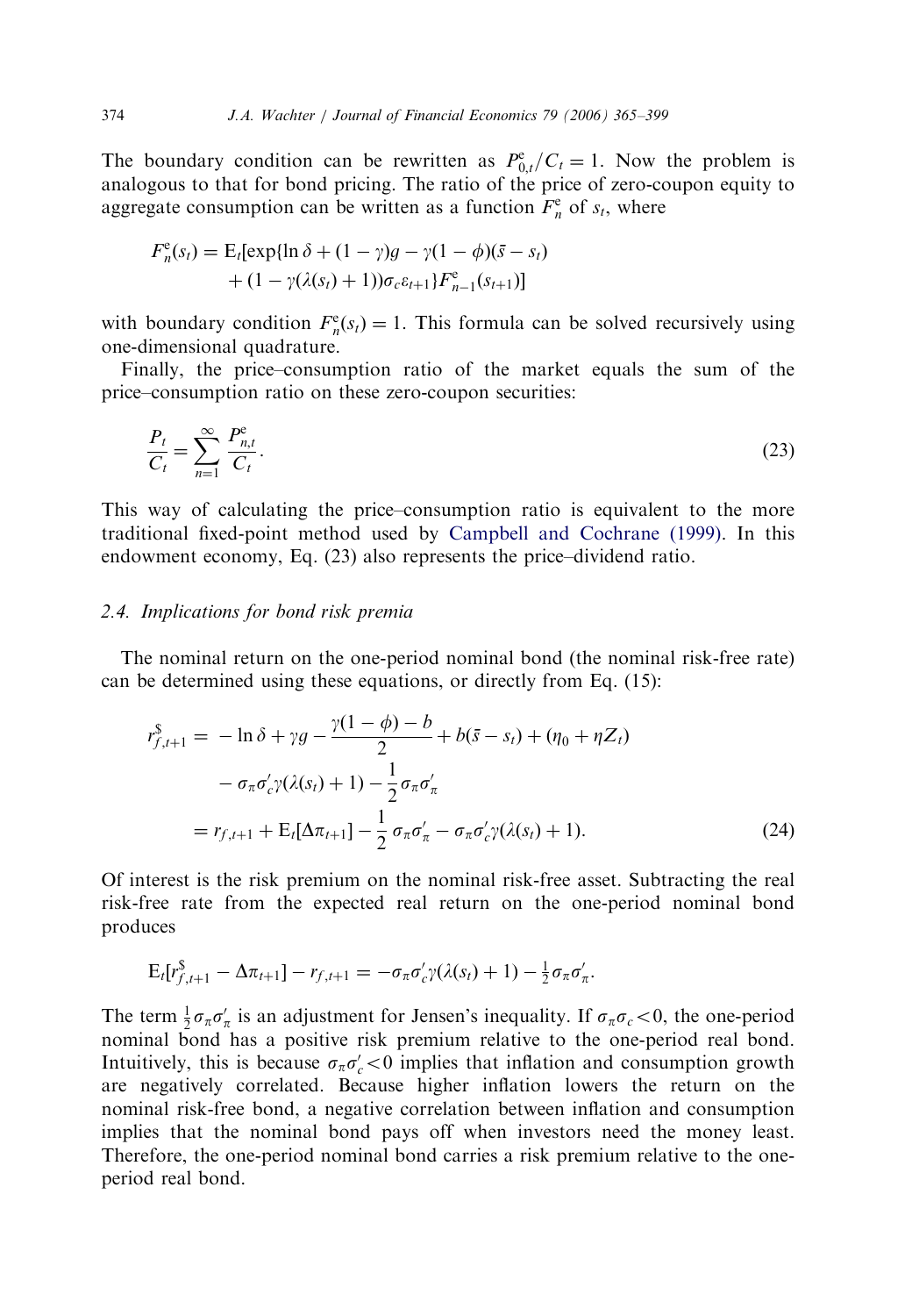The formulas derived in Section 2.3 can be used to show that nominal risk premia depend only on  $S_t$ . It follows from Eq. (18) that

$$
E_t[r_{n,t+1}^s] = E_t[\ln F_{n-1}^s(s_{t+1}) - \ln F_n^s(s_t) + A_{n-1} - A_n + B_{n-1}Z_{t+1} - B_nZ_t]
$$
  
= constant + E\_t[\ln F\_{n-1}^s(s\_{t+1})] - \ln F\_n^s(s\_t) + (B\_{n-1}\Phi - B\_n)Z\_t  
= constant + E\_t[\ln F\_{n-1}^s(s\_{t+1})] - \ln F\_n^s(s\_t) + \eta Z\_t.

Moreover,

$$
r_{1,t+1}^{\rm S} = \text{constant} + b(\bar{s} - s_t) + \eta Z_t - \sigma_{\pi} \sigma_c' \gamma (\lambda(s_t) + 1)
$$

(recall that  $r_{1,t+1}^{\$} = r_{f,t+1}^{\$}$ ). Therefore nominal risk premia depend only on  $s_t$ :

$$
E_t[r_{n,t+1}^S - r_{1,t+1}^S] = \text{constant} + E_t[\ln F_{n-1}^S(s_{t+1})] - \ln F_n^S(s_t) - b(\bar{s} - s_t) + \sigma_\pi \sigma_c' \gamma(\lambda(s_t) + 1). \tag{25}
$$

In general, there is no closed form expression for nominal or real bond prices with maturity greater than one period. These can be determined in some special cases, as described below.

# 2.4.1. Special cases

Suppose first that  $b = 0$ . Then the real risk-free rate is constant:

 $r_{f,t+1} = r_f.$ 

Moreover, it follows from Eq. (14) that

$$
P_{n,t} = \exp\{-nr_f\}.\tag{26}
$$

Eq. (26) can be shown using induction. If  $P_{n-1,t} = \exp\{- (n-1)r_f\}$ , then

$$
P_{n,t} = \mathrm{E}_t[M_{t+1} \exp\{-(n-1)r_f\}] = \mathrm{E}_t[M_{t+1}] \exp\{-(n-1)r_f\} = \exp\{-nr_f\}.
$$

Moreover, risk premia are zero in this case.

Nominal bonds are a different story. As long as expected inflation varies, the nominal risk-free rate also varies. Even if  $b = 0$ , correlation between expected and unexpected inflation and consumption growth creates risk premia on nominal bonds. These risk premia vary with  $s_t$ , and it is again not possible to solve for bond prices in closed form. Suppose however that  $\Sigma \sigma'_c = 0$  and  $\sigma_\pi \sigma'_c = 0$ . Then inflation risk is not priced, and the same reasoning as above shows that

$$
P_{n,t}^{\$} = \exp\{-nr_f\} \exp\{A_n + B_n Z_t\}.
$$

Substituting in from Eqs. (13), (19), and (20), it follows that

$$
E_t[r_{n,t+1}^{\mathcal{S}}] = r_f + \eta_0 + \eta Z_t - \frac{1}{2}(B_{n-1} - \sigma_\pi)(B_{n-1}\Sigma - \sigma_\pi)'
$$
  
=  $r_{f,t+1}^{\mathcal{S}} + \frac{1}{2}\sigma_\pi\sigma_\pi' - \frac{1}{2}(B_{n-1} - \sigma_\pi)(B_{n-1}\Sigma - \sigma_\pi)'$ .

Thus, risk premia on nominal bonds are zero except for a constant Jensen's inequality term.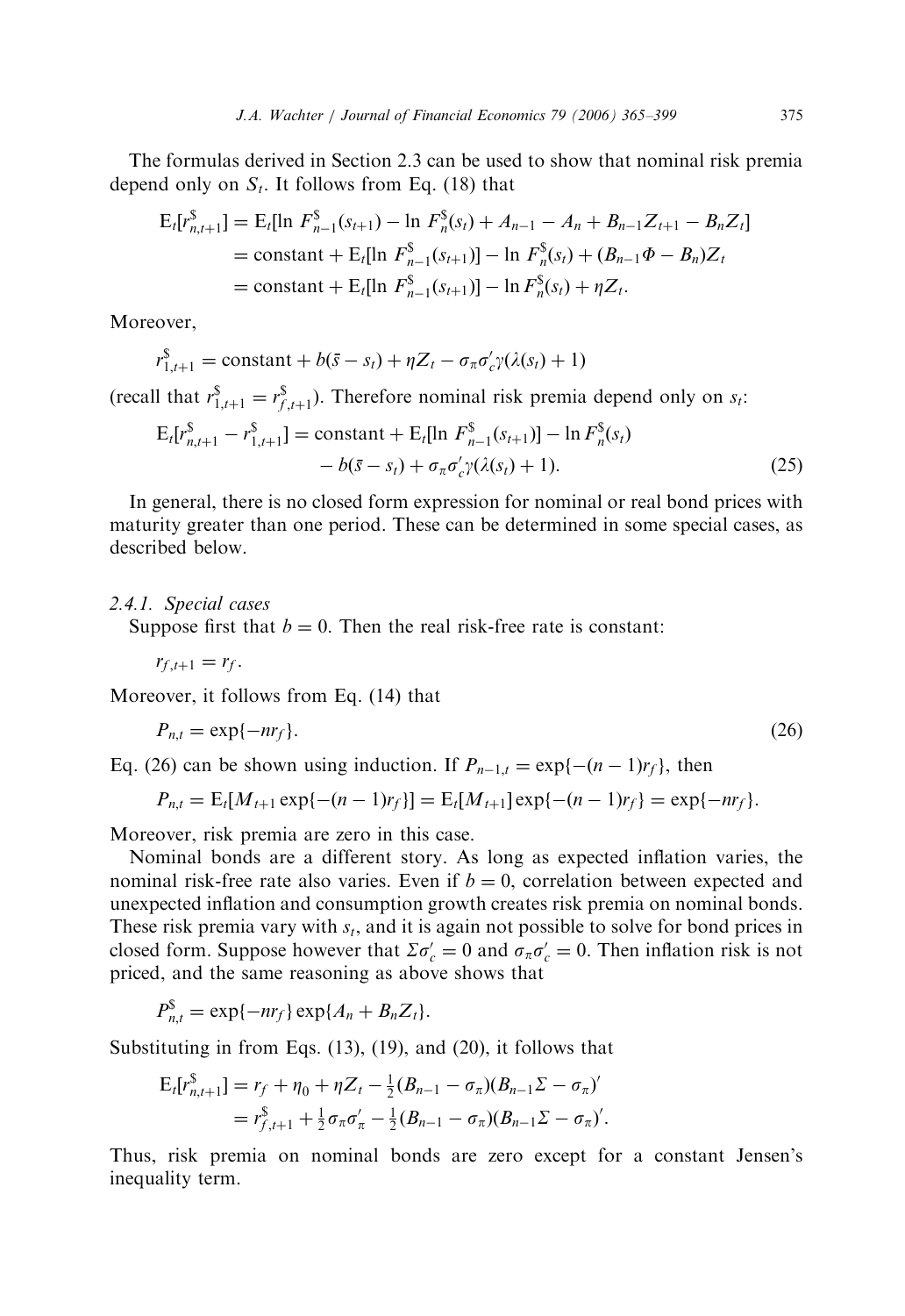# 3. Estimation

The results of the previous section suggest that the process assumed for expected inflation will be an important determinant of yields and returns on nominal bonds. This section focuses on estimating this process.

A special case of the model presented in Section 2.2 is considered. I assume that expected inflation follows an AR(1) process, namely that  $Z_t$  is univariate. This is equivalent to assuming that realized inflation follows an ARMA(1,1) process. The advantage of this approach is that estimation via maximum likelihood is straightforward, and, as shown below, the resulting expected inflation series appears to capture much of the variation in realized inflation.

Model calibration requires not only the parameters of the inflation process, but also mean consumption growth, the variance of consumption growth, and the correlation between consumption and inflation. For simplicity, aggregate consumption growth is assumed to be independent and identically distributed across time. However, the literature has identified a number of reasons why measured consumption growth could exhibit temporal dependence (e.g., [Christiano et al.,](#page-33-0) [1991](#page-33-0); [Ferson and Harvey, 1992;](#page-34-0) [Heaton, 1993\)](#page-34-0). To account for this dependence in the estimation, inflation and consumption growth are each assumed to follow an ARMA(1,1) with correlated errors. That is, I estimate

$$
\Delta c_{t+1} = (1 - \psi_1)g + \psi_1 \Delta c_t + \theta_1 v_{1,t} + v_{1,t+1},\tag{27}
$$

$$
\Delta \pi_{t+1} = (1 - \psi_2)\bar{\pi} + \psi_2 \Delta \pi_t + \theta_2 v_{2,t} + v_{2,t+1},
$$
\n(28)

where

$$
\begin{bmatrix} v_{1,t+1} \\ v_{2,t+1} \end{bmatrix} \sim N \left( 0, \begin{bmatrix} \sigma_1^2 & \sigma_1 \sigma_2 \rho \\ \sigma_1 \sigma_2 \rho & \sigma_2^2 \end{bmatrix} \right).
$$
 (29)

Here,  $\psi_1$  is the autoregressive coefficient for consumption growth, while  $\theta_1$  is the moving-average coefficient. Similarly,  $\psi_2$  is the autoregressive coefficient of inflation, while  $\theta_2$  is inflation's moving-average coefficient. The parameter  $\rho$  represents the correlation between innovations to consumption growth and innovations to inflation. Eqs. (27)–(29) imply an exact likelihood function, derived in Appendix C. Section 4.1 describes the mapping from the parameters of this section to those of Section 2.2.

Eqs. (27)–(29) are estimated via maximum likelihood using quarterly data on inflation and consumption from 1952 to the second quarter of 2004. Data on real per capita consumption of nondurables and services come from the Bureau of Economic Analysis. Quarterly data on the consumer price index (CPI) are from the Center for Research in Security Prices (CRSP). Because CPI data end in the second quarter of 2004, and because CRSP zero-coupon Treasury data begin in the second quarter of 1952, this is the data range for the estimation. [Table 1](#page-12-0) shows the results of the estimation. The left column reports the parameter estimate and the right column reports the standard error. All parameters are in quarterly units, and means and standard deviations are in percentages. Mean quarterly consumption growth  $(q)$  over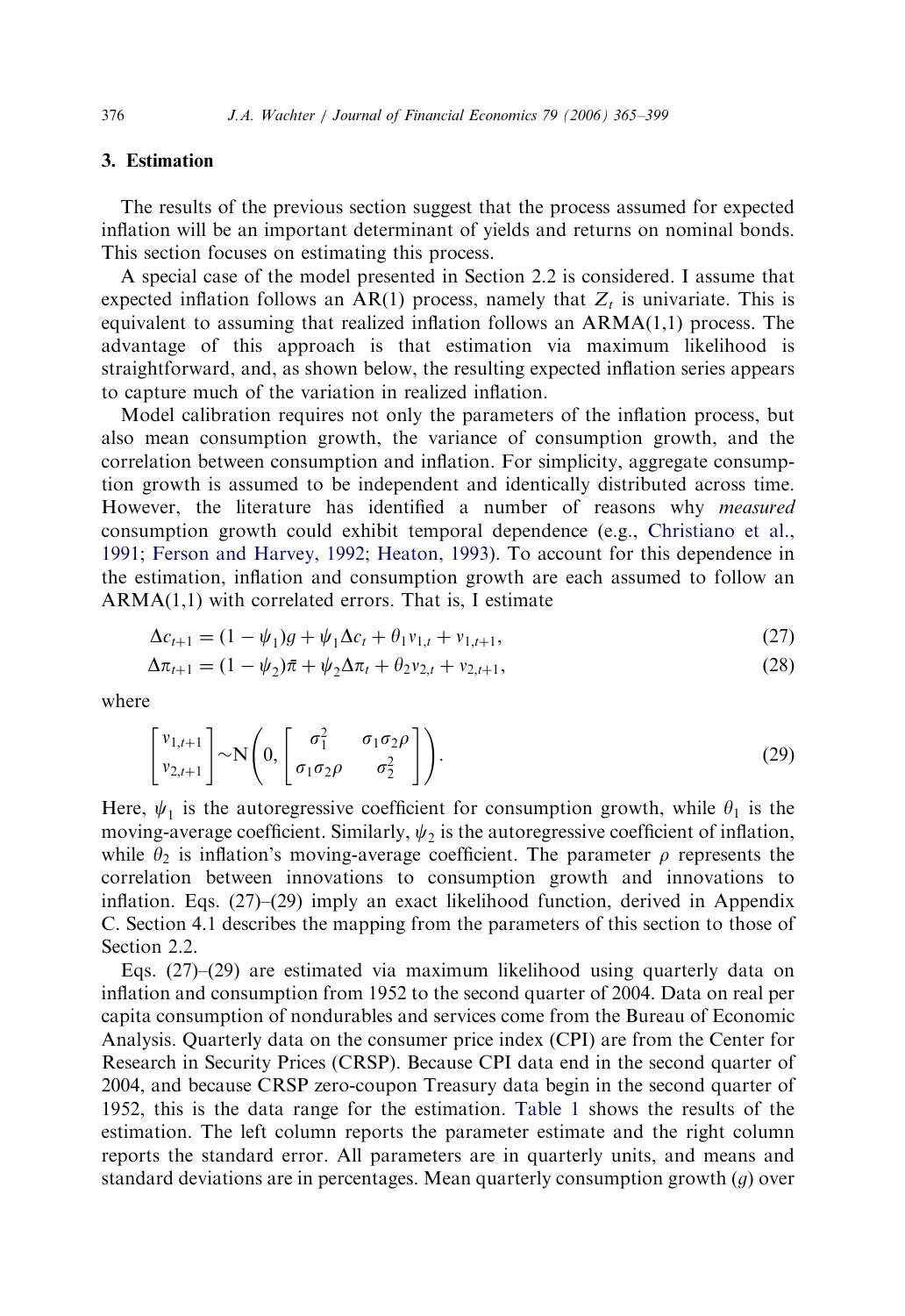<span id="page-12-0"></span>Table 1

Estimates of the model:

$$
\Delta c_{t+1} = (1 - \psi_1)g + \psi_1 \Delta c_t + \theta_1 v_{1,t} + v_{1,t+1},
$$
  

$$
\Delta \pi_{t+1} = (1 - \psi_2)\bar{\pi} + \psi_2 \Delta \pi_t + \theta_2 v_{2,t} + v_{2,t+1}
$$

using maximum likelihood and quarterly data on log consumption growth  $(\Delta c)$  and log inflation  $(\Delta \pi)$ . Estimates are in natural units, except where otherwise indicated. AR denotes autoregressive coefficients, MA denotes moving-average coefficients, and  $\rho$  denotes the correlation between the shocks  $v_1$  and  $v_2$ . Data are quarterly, begin in the second quarter of 1952, and end in the second quarter of 2004.

| Parameter                            | Estimate | Standard error |  |
|--------------------------------------|----------|----------------|--|
| Mean cons. growth $g(\%)$            | 0.549    | 0.060          |  |
| Mean infl. $\pi$ (%)                 | 0.920    | 0.230          |  |
| AR term for cons. $\psi_1$           | 0.677    | 0.110          |  |
| AR term for infl. $\psi_2$ .         | 0.941    | 0.022          |  |
| MA term for cons. $\theta_1$         | $-0.352$ | 0.134          |  |
| MA term for infl. $\theta_2$         | $-0.644$ | 0.055          |  |
| Stand. dev. for cons. $\sigma_1$ (%) | 0.431    | 0.022          |  |
| Stand. dev. for infl. $\sigma_2$ (%) | 0.588    | 0.030          |  |
| Correlation $\rho$                   | $-0.205$ | 0.070          |  |



Fig. 1. Expected and realized inflation. The dotted line shows quarterly changes in log CPI. The solid line shows expected inflation, conditional on past realized inflation, implied by the estimation of Section 3 and the maximum likelihood estimates given in Table 1. Data are quarterly, begin in the second quarter of 1952, and end in the second quarter of 2004.

this period is 0.55%, while mean inflation ( $\bar{\pi}$ ) is 0.92%. The estimates indicate that expected inflation is highly persistent, with an autoregressive coefficient of 0.94. The correlation between innovations to consumption and innovations to inflation is  $-0.21$ .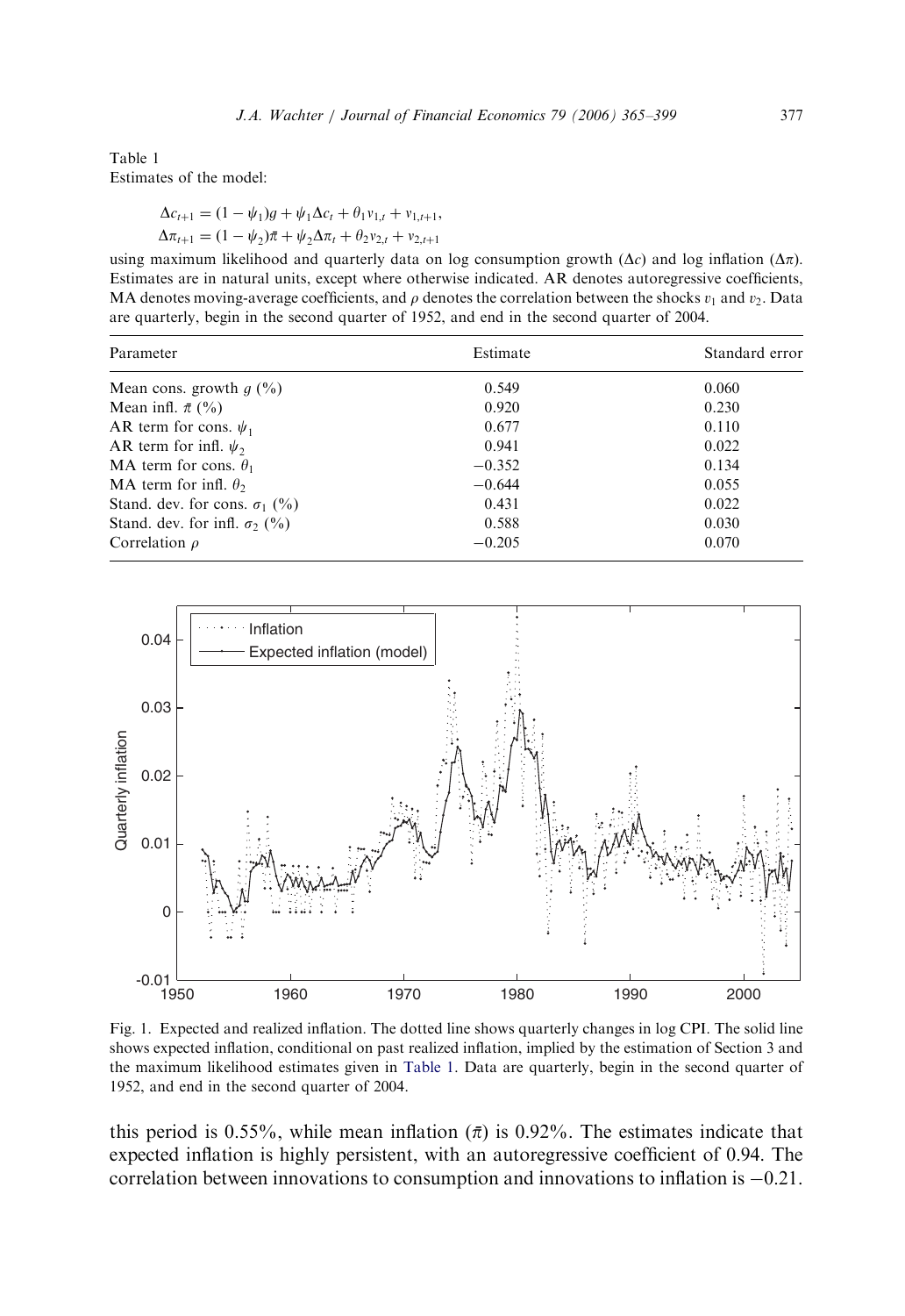[Fig. 1](#page-12-0) plots the time series of quarterly realized inflation together with the time series of expected inflation implied by Eqs.  $(27)$ – $(29)$  and the estimates in [Table 1](#page-12-0). As described in Appendix C, this series is constructed recursively using past inflation data. [Fig. 1](#page-12-0) shows that the expected inflation series captures many of the lowerfrequency fluctuations in realized inflation. Indeed, the expected inflation series implied by this process explains 47% of the variance of realized inflation.

The next section combines the estimation results of this section with the formulas of Section 2 to determine the implications of the model for the nominal term structure.

### 4. Implications for asset returns

This section describes the implications of the model for returns on bonds and stocks. Section 4.1 describes the calibration of the parameters, and the data used to calculate moments of nominal bonds for comparison. Section 4.2 characterizes the price–dividend ratio and the yield spread on real and nominal bonds as functions of the underlying state variables  $s_t$  and expected inflation. Section 4.3 evaluates the model by simulating 100,000 quarters of returns on stocks and nominal and real bonds and compares the simulated moments implied by the model to those on stocks and nominal bonds in the data. Lastly, Section 4.4 shows the implications of the model for the time series of the short-term interest rate and the yield spread.

## 4.1. Calibration

of Eq. (30).

The processes for consumption and inflation are calibrated using the estimation of Section 3, while the preference parameters are calibrated using bond and stock returns. This calibration strategy is similar to that used in [Boudoukh \(1993\)](#page-33-0), who investigates a term structure model where investors have power utility and consumption and inflation follow a vector-autoregression with heteroskedastic errors. The parameterization in Section 2.2 is under-identified, so certain parameters must be fixed. First, note that

$$
\begin{bmatrix} \sigma_c \\ \sigma_{\pi} \end{bmatrix} [\sigma'_c \ \sigma'_{\pi}] = \begin{bmatrix} \sigma_1^2 & \sigma_1 \sigma_2 \rho \\ \sigma_1 \sigma_2 \rho & \sigma_2^2 \end{bmatrix} . \tag{30}
$$

In order to identify  $\sigma_c$  and  $\sigma_{\pi}$ , assume that the matrix  $\sigma_c$  $\sigma_\pi$  $r = 1$ is lower triangular. Then  $\sigma_c$  and  $\sigma_{\pi}$  can be found by taking the Cholesky decomposition of the right-hand side

Assume  $\mu = 0$  and  $\eta = 1$ . Then the remaining parameters can be identified as follows:

$$
\eta_0 = \bar{\pi},\tag{31}
$$

$$
\Phi = \psi_2,\tag{32}
$$

$$
\Sigma = (\psi_2 + \theta_2)\sigma_{\Pi}.\tag{33}
$$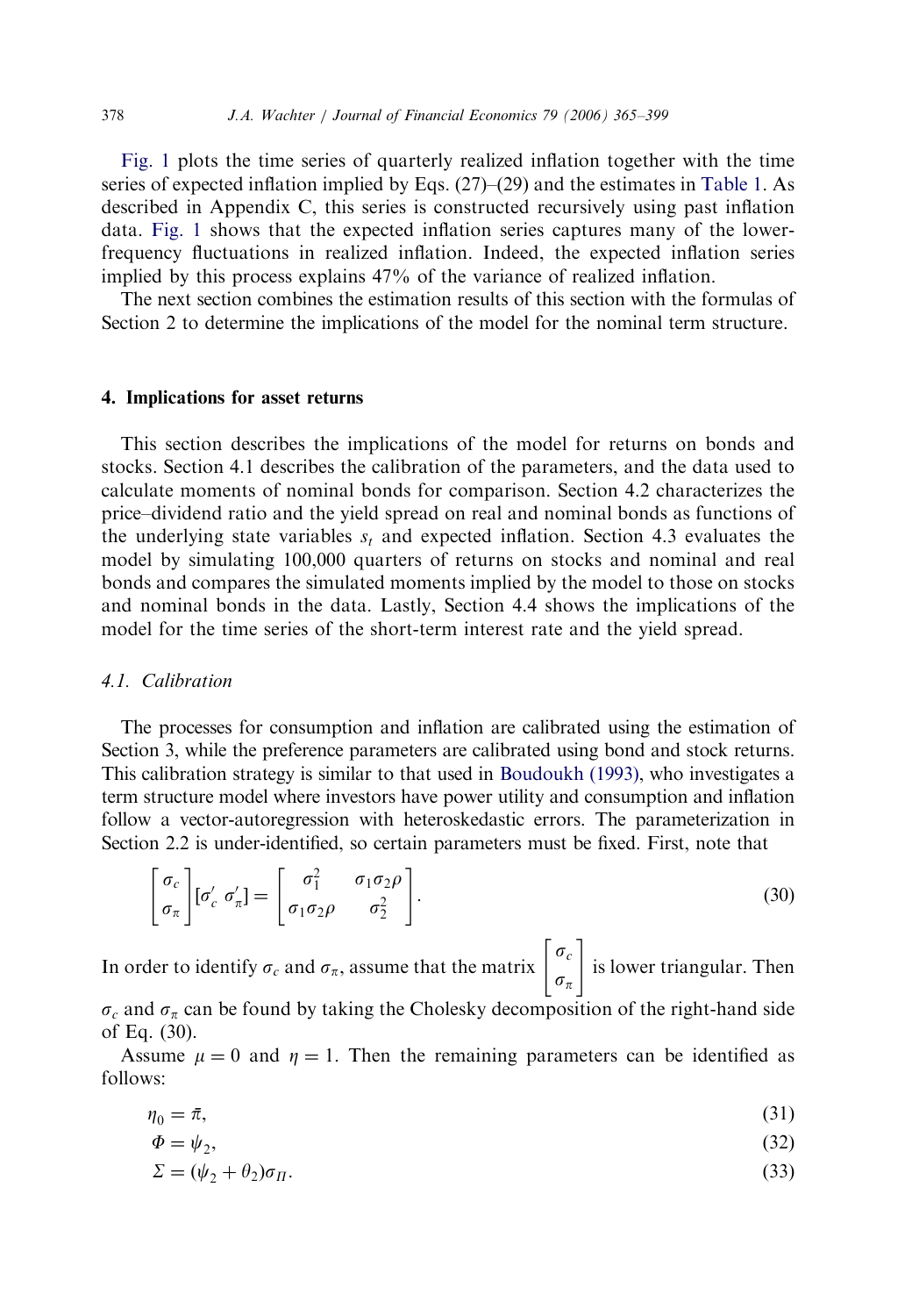The resulting process for inflation is identical to Eq. (28). This follows from solving for  $Z_t$  in Eq. (12) and substituting the resulting expression into Eq. (13). From Eqs. (31)–(33) and setting  $\mu = 0$  and  $\eta = 1$ , it follows that

$$
\Delta \pi_{t+1} - \bar{\pi} - \sigma_{\pi} \varepsilon_{t+1} = \psi(\Delta \pi_t - \bar{\pi} - \sigma_{\pi} \varepsilon_t) + (\psi_2 + \theta_2) \sigma_{\pi} \varepsilon_t.
$$

Solving for  $\Delta \pi_{t+1}$  and applying Eq. (30) produces (28).

Note that under this specification, expected inflation and realized inflation are assumed to be perfectly positively correlated. This assumption allows expected inflation to be identified from inflation data alone. As explained in Section 3, the ARMA parameters for consumption growth are set equal to zero. This is in part for simplicity and in part because these parameters capture predictability due to data construction, rather than predictability in underlying consumption growth itself.

Once consumption and inflation are determined, there remain four parameters of the investor's utility function that need to be identified. These are the discount rate  $\delta$ , the utility curvature y, the persistence of habit  $\phi$ , and the loading of the interest rate on the negative of surplus consumption,  $b$ . The last parameter can be given an interpretation in terms of the utility function, as it determines the tradeoff between the precautionary savings and intertemporal smoothing effects of  $s_t$  on the risk-free rate.

From Eqs. (10) and (24), it follows that the parameter  $\delta$  has a one-to-one correspondence with the level of the risk-free rate. For this reason,  $\delta$  is set so that, in population, the mean of the nominal risk-free rate matches (approximately) that in the data. Given the other parameters, and an estimate of the mean of the nominal risk-free rate in the data  $\bar{r}^{\$}$ , this is accomplished by setting

$$
\delta = \exp\bigg\{-\tilde{r}^{\$} + \gamma g - \frac{\gamma(1-\phi)-b}{2} + \bar{\pi} - \sigma_{\pi}\sigma'_{c}\gamma(\lambda(\bar{s})+1) - \frac{1}{2}\sigma_{\pi}\sigma'_{\pi}.\bigg\}.
$$

This implies that when the nominal risk-free rate in the model is evaluated at  $\bar{s}$ , it equals the yield on the three-month bond. Because  $\lambda(s_t)$  is a nonlinear function of  $s_t$ , the mean in population will not exactly equal that from the data. However, the simulation results in Section 4.3 show that the difference is small.

Because the purpose of this paper is to determine the implications for bond returns of a model that is intended to capture features of equity returns, these parameters are determined, as far as possible, by equity return data. This is possible for  $\gamma$  and  $\phi$ , but  $b$  has very little impact on equity returns. Therefore,  $b$  is set so that the model delivers reasonable implications for the quantities of interest: means and standard deviations of yields, and the magnitude of the failure of the expectations hypothesis. In order to generate an upward-sloping yield curve, it is necessary that  $b > 0$ , i.e., that the risk-free rate loads negatively on  $b$  (and that the intertemporal substitution effect dominates the precautionary savings effect). If  $b > 0$ , the real risk-free rate is negatively correlated with surplus consumption. This implies that bond returns will be positively correlated with surplus consumption, and thus that bond returns, both real and nominal, will have positive risk premia. Note also that the correlation between inflation and consumption is estimated to be negative. This implies that the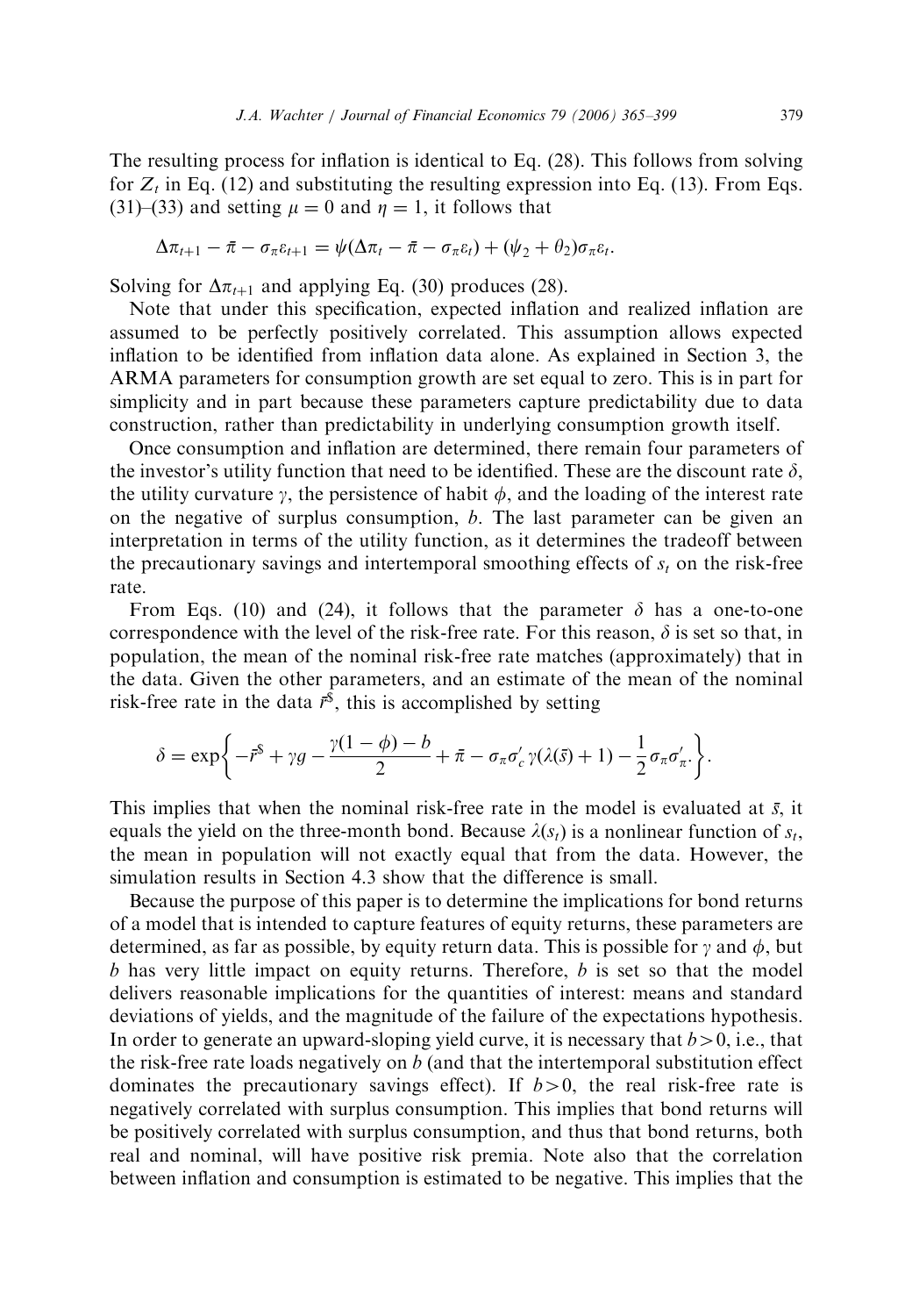Table 2

Assumptions on the parameters of the investor's utility function

The first panel gives the independent parameters. The second panel gives the derived parameters. The long-run mean of log surplus consumption,  $\bar{s} = \ln \bar{S}$  is set equal to  $\ln(\sigma_v \sqrt{\gamma/(1-\phi-b/\gamma)})$ , where  $\sigma_v$  is the standard deviation of shocks to consumption. The discount rate  $\delta$  is determined so that, at  $s = \overline{s}$ , the nominal risk-free rate equals the risk-free rate in the data. The maximum surplus consumption ratio,  $s_{\text{max}} = \bar{s} + \frac{1}{2}(1 - \bar{S}^2)$ . The model is simulated at a quarterly frequency.

|                                                           | Value   |  |
|-----------------------------------------------------------|---------|--|
| <i>Parameters</i>                                         |         |  |
| Utility curvature $\gamma$                                | 2.00    |  |
| Coefficient on $-s_t$ in the riskfree rate b              | 0.011   |  |
| Habit persistence $\phi$                                  | 0.97    |  |
| Derived parameters                                        |         |  |
| Discount rate $\delta$                                    | 0.98    |  |
| Long-run mean of log surplus consumption $\bar{s}$        | $-3.25$ |  |
| Maximum value of log surplus consumption $s_{\text{max}}$ | $-2.75$ |  |

risk premium due to inflation is positive, and further increases the premium on nominal bonds. For the numbers estimated here, however, this effect is small.

Simulation results show that the parameter  $\phi$  determines the first-order autocorrelation of the price–dividend ratio. This is reasonable given that  $P/D$  is a function of  $s_t$  alone. Therefore  $\phi$  is set to equal 0.97, the first-order autocorrelation of the price–dividend ratio in the data. Finally,  $\gamma$  is set so that the unconditional Sharpe ratio of equity returns is equal to the Sharpe ratio in the data. The parameter value choices are summarized in Table 2.

Relative to [Campbell and Cochrane \(1999\),](#page-33-0) the free parameter in this model is  $b$ , the loading of the interest rate on the negative of surplus consumption. This parameter is fit to the cross-section of bond yields. However,  $b$  has time-series implications as well as cross-sectional ones. A value of  $b > 0$  implies that surplus consumption influences the real risk-free rate with a negative sign. As a brief investigation of these time-series implications, the ex post real interest rate is regressed on a surplus consumption proxy,  $\sum_{j=1}^{40} \phi^j \Delta c_{t-j}$ , which is approximately equal to  $s_t$ . While  $s_t$  is, in theory, influenced by surplus consumption going back to infinity it is necessary in practice to make a choice as to where to cut off past consumption. To capture the nature of  $s_t$  as a long-run variable, ten years is chosen as the cut-off point. The regression is therefore

$$
r_{f,t+1}^{\$} - \Delta \pi_{t+1} = a_0 + a_1 \sum_{j=1}^{40} \phi^j \Delta c_{t-j} + \varepsilon_{t+1}.
$$

The results of this regression lend support for the choice of  $b > 0$ . The parameter  $a_1$  is found to be negative and statistically significant, with a point estimate of  $-0.110$ , and a standard error, adjusted for serial correlation and heteroskedasticity, of

<span id="page-15-0"></span>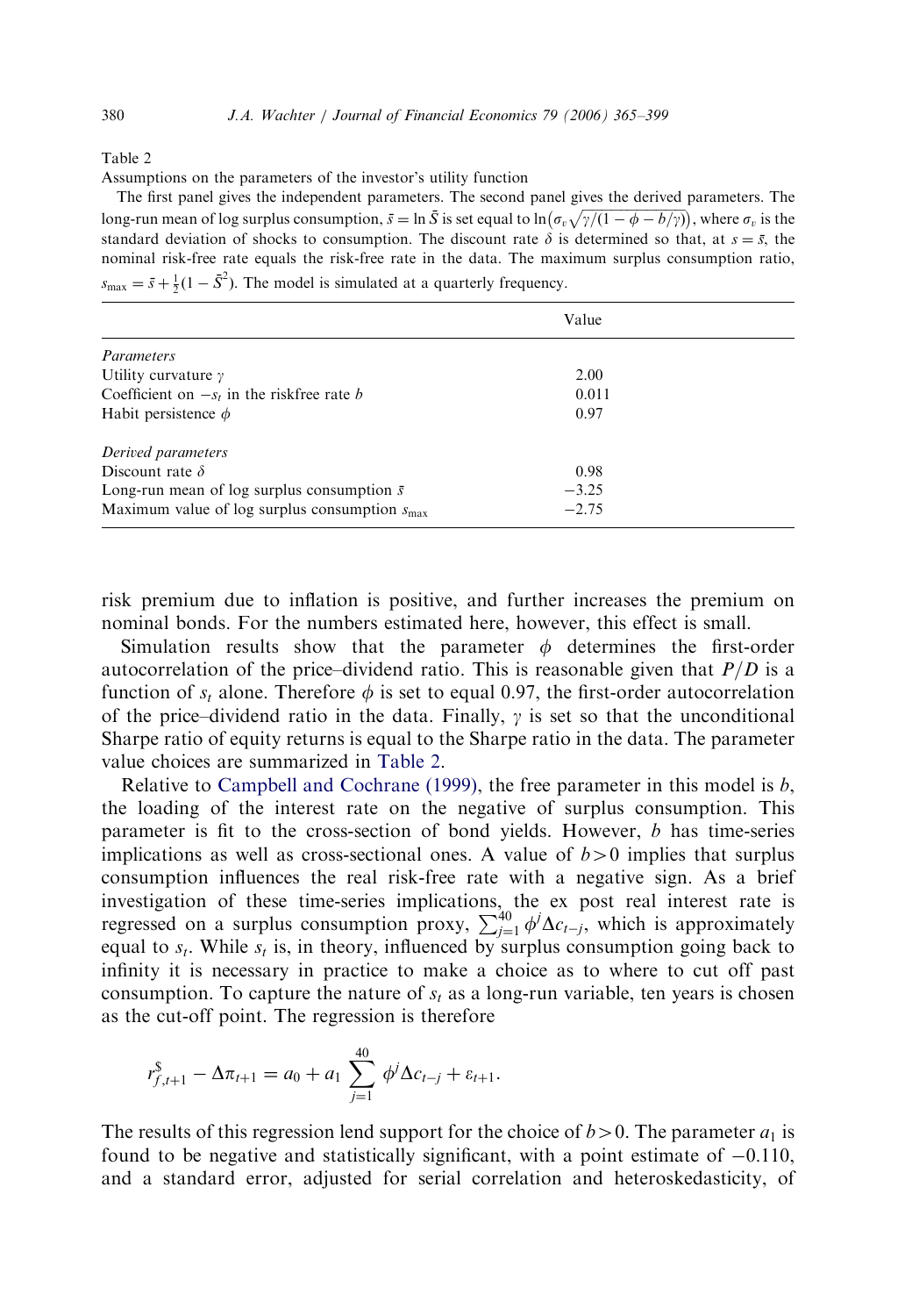

Fig. 2. Past consumption growth and the short-term interest rate. This figure plots the history of average past (inflation-adjusted) consumption growth  $(\sum_{j=0}^{40} \phi^j \Delta c_{t-j})$  and the continuously compounded rate of return on the 90-day Treasury bill adjusted for inflation  $(r_f^s - \Delta \pi)$ . The parameter  $\phi = 0.97$ . Data are quarterly, begin in the second quarter of 1952, and end in the second quarter of 2004. Variables are de-meaned and standardized.

0.033.<sup>7</sup> Fig. 2 shows the history of average past consumption  $(\sum_{j=1}^{40} \phi^j \Delta c_{t-j})$  and  $r_{f,t+1}^S - \Delta \pi_{t+1}$ . The negative relation between past consumption and the ex post real risk-free rate is apparent throughout the sample period.

Calibrating the parameters as described above, and comparing returns in the model to those in the data, requires data on nominal bond yields and on equity returns. The bond data, available from CRSP, consist of monthly observations on the three-month U.S. government bond yield, and interpolated zero-coupon bond yields for maturities of one, two, three, four, and five years. These data are available from the second quarter of 1952 until the third quarter of 2004. Following [Campbell](#page-33-0) [and Viceira \(2001\),](#page-33-0) I use only quarterly observations to eliminate the high-frequency fluctuations that would seem difficult to explain using a model with macro-based variables. Monthly observations on returns on a value-weighted index of stocks traded on the NYSE and Amex are taken from CRSP. These are used to compute quarterly returns and quarterly observations on the ratio of price to annual dividends.

 ${}^{7}$ A potential concern with this regression is the relatively high degree of persistence in the surplus consumption ratio. A Monte Carlo exercise designed to correct for this persistence yields a 5% critical value (based on a two-tailed test) of  $-0.077$ , implying that the value of  $-0.110$  remains significant.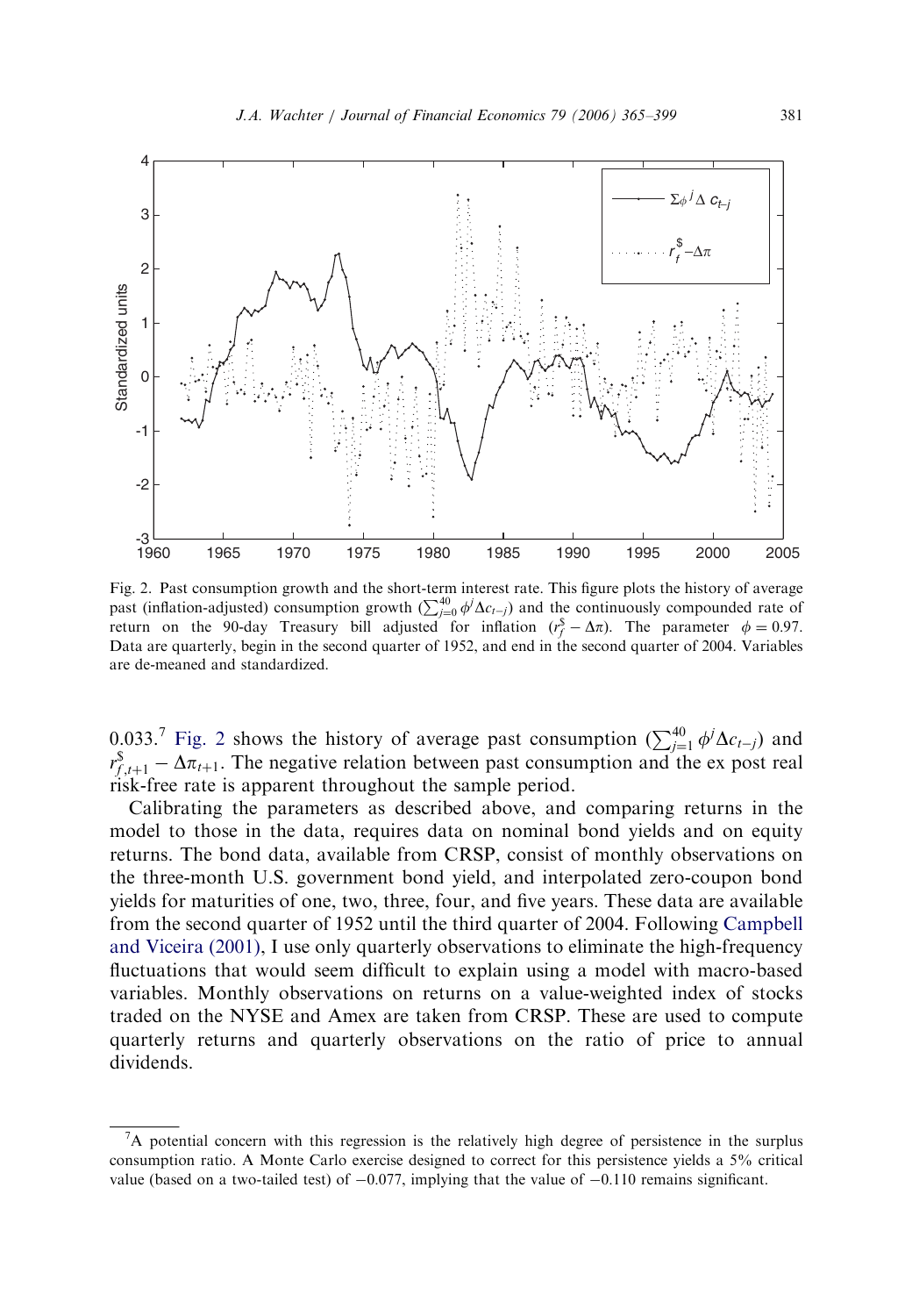

Fig. 3. The price–dividend ratio as a function of surplus consumption  $S<sub>i</sub>$  implied by the parameters in [Tables 1](#page-12-0) and [2.](#page-15-0) The price–dividend ratio is the ratio of aggregate wealth to aggregate consumption (divided by four to annualize).

#### 4.2. Characterizing the solution

As shown in Fig. 3, the price–dividend ratio increases with surplus consumption  $S_t$ . As the price–dividend ratio is often taken to be a measure of the business cycle (e.g., [Lettau and Ludvingson, 2001\)](#page-34-0), this confirms the intuition that  $S_t$  is a procyclical variable.

[Fig. 4](#page-18-0) plots the yields on nominal and real bonds for maturities of three months and five years. Expected inflation is set equal to its long-run mean. Both nominal and real yields decrease with  $S_t$ , but the long yields are more sensitive to  $S_t$  than the short yields. Thus, the spread between the long and short yields is decreasing in  $S_t$  for both nominal and real yields. [Fig. 4](#page-18-0) also shows that the long-term yields generally lie above the short-term yields, and that nominal yields lie above real yields. The first of these effects follow from the fact that  $b>0$ , i.e., that the interest rate loads negatively on  $S_t$ , while the second effect follows primarily from the fact that expected inflation growth is positive. For values of  $S_t$  that are very high, the five-year yield lies slightly below the three-month yield. This arises because the risk premium is very low for these values of  $S_t$ , and is dominated by the Jensen's inequality term in Eq. (19).

[Fig. 5](#page-19-0) plots the yields on nominal bonds as functions of surplus consumption  $S_t$ and expected inflation. Expected inflation is set equal to its long-run mean of 0.92%, and varied by plus and minus two unconditional standard deviations. Both long and short-term yields are increasing in expected inflation. However, the effect of expected inflation on short-term yields is greater than on long-term yields. This plot shows that two factors drive yields in the model. Expected inflation is more important at the short end of the yield curve, while surplus consumption dominates at the long end of the yield curve.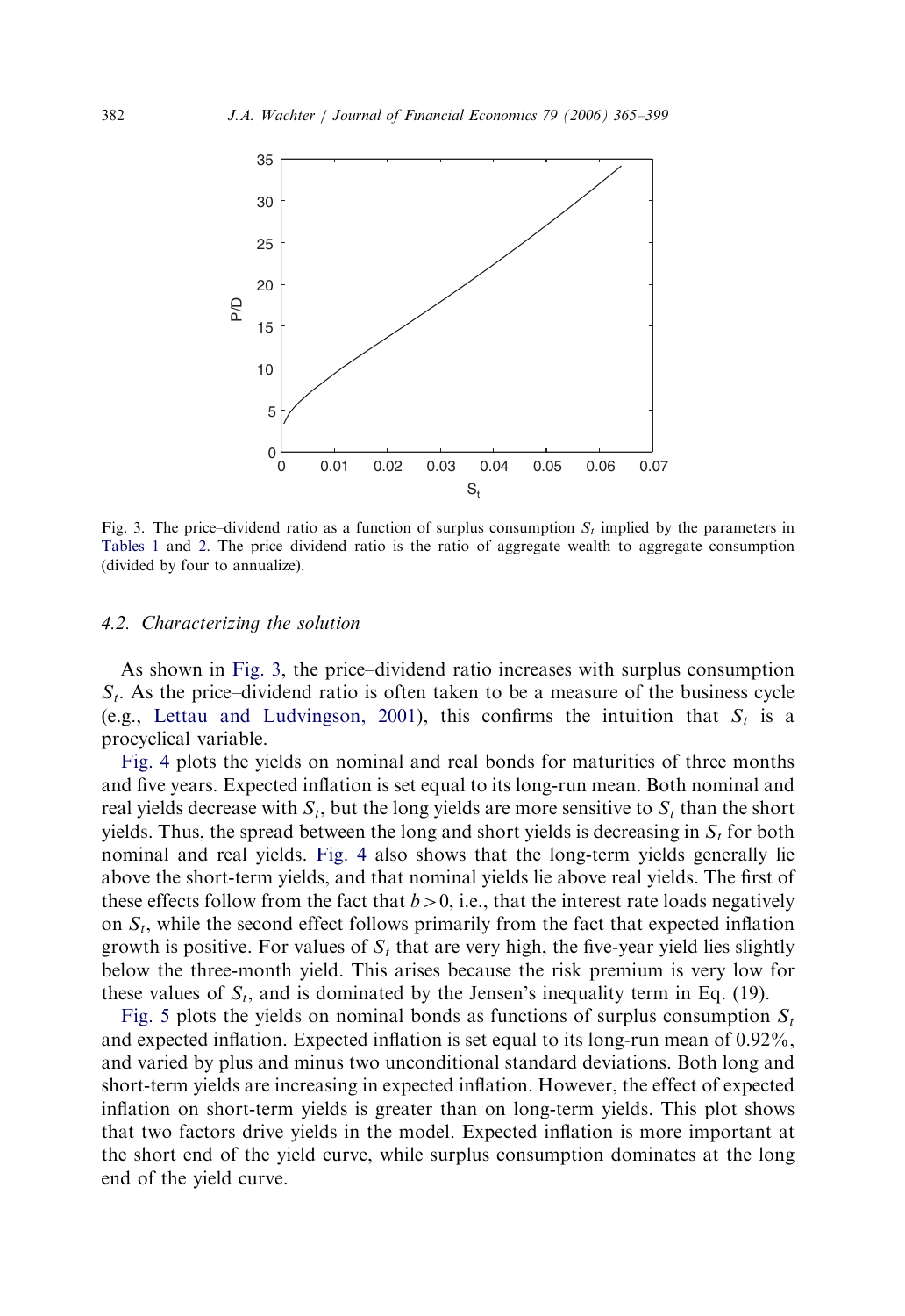<span id="page-18-0"></span>

Fig. 4. Continuously compounded yields on real and nominal bonds as a function of surplus consumption implied by the parameters in [Tables 1](#page-12-0) and [2.](#page-15-0) Dotted lines denote yields on five-year nominal and real bonds; solid lines denote yields on three-month nominal and real bonds. Open circles denote nominal yields on nominal bonds; closed circles denote real yields on real bonds. For the nominal yields, expected inflation is set equal to its unconditional mean of 1% per quarter. Yields are in annual terms.

## 4.3. Simulation

To evaluate the predictions of the model for asset returns, 100,000 quarters of data are simulated. Prices of the claim on aggregate consumption (equity) and of real and nominal bonds are calculated numerically, using the method described in Section 2.3.

#### 4.3.1. Returns on the aggregate market

[Table 3](#page-20-0) shows the implications of this model for equity returns. Despite the difference in the parameter  $b$ , the implications of the present model for equity returns are nearly identical to those of [Campbell and Cochrane \(1999\).](#page-33-0) The model fits the mean and standard deviation of equity returns, even though it was calibrated only to match the ratio. Thus, the model can fit the equity premium puzzle of [Mehra and](#page-34-0) [Prescott \(1985\).](#page-34-0) The persistence  $\phi$  is chosen so that the model fits the correlation of the price–dividend ratio by construction. However, the model can also reproduce the high volatility of the price–dividend ratio, demonstrating that the model fits the volatility puzzle described by [Shiller \(1981\).](#page-34-0) Stock returns and price–dividend ratios are highly volatile even though the dividend process is calibrated to the extremely smooth post-war consumption data. In addition, results available from the author show that price–dividend ratios have the ability to predict excess returns on equities, just as in the data ([Campbell and Shiller, 1988](#page-33-0); [Fama and French, 1989](#page-34-0)), and that declines in the price–dividend ratio predict higher volatility ([Black, 1976](#page-33-0); [Schwert,](#page-34-0) [1989;](#page-34-0) [Nelson, 1991](#page-34-0)). Given that the consequences for equity returns are so similar to those of [Campbell and Cochrane \(1999\),](#page-33-0) the sections that follow focus on the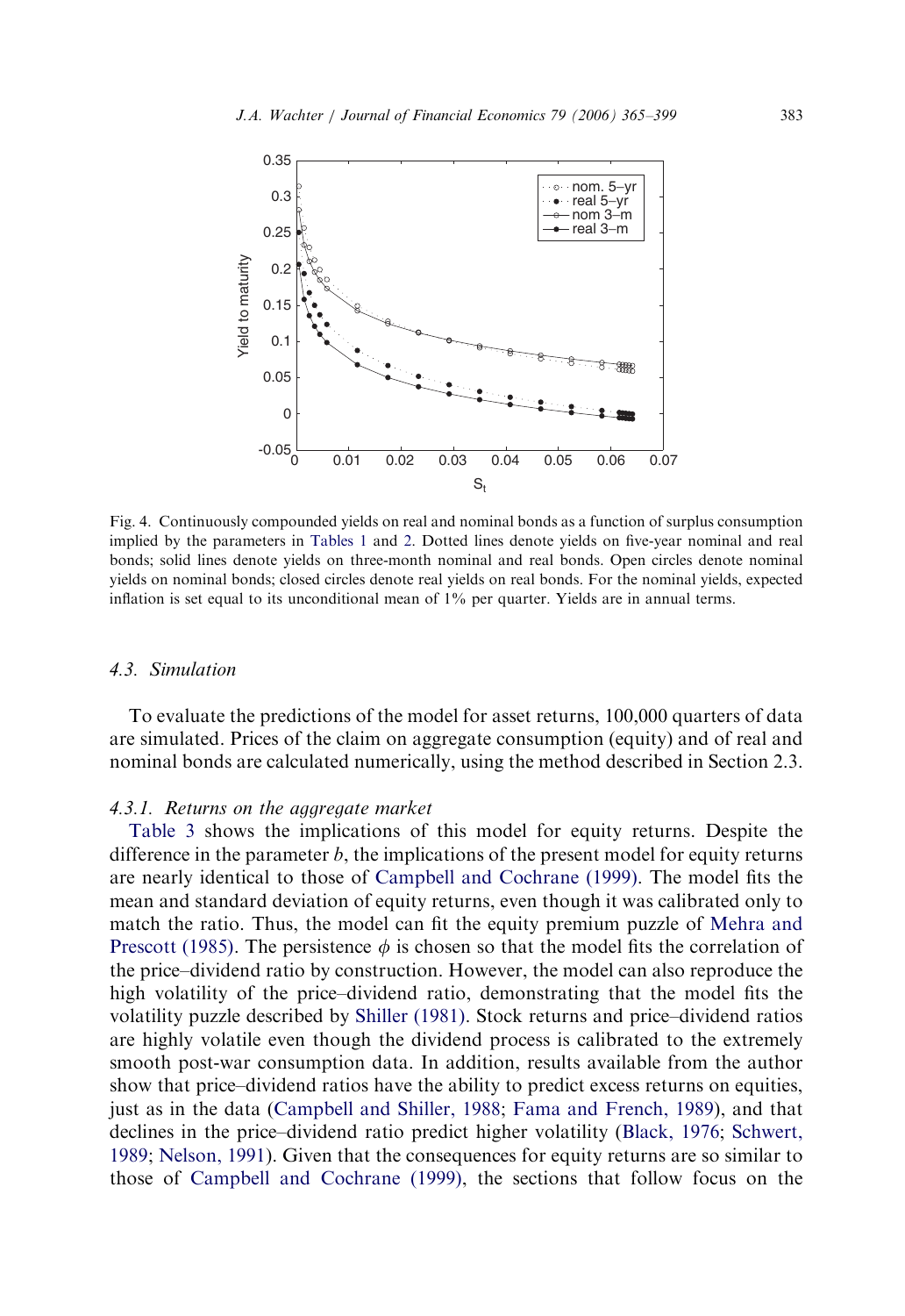<span id="page-19-0"></span>

Fig. 5. Nominal continuously compounded bond yields as a function of surplus consumption and expected inflation implied by the parameters in [Tables 1](#page-12-0) and [2](#page-15-0). Solid lines denote the three-month yield, dotted lines the five-year yield. Yields are plotted for expected inflation at its unconditional mean ( $E(\Delta \pi)$ ), at two unconditional standard deviations below the unconditional mean (upside-down triangles), and at two unconditional standard deviations above the unconditional mean (upright triangles). Yields are in annual terms. The unconditional standard deviation is calculated as  $\Sigma \Sigma'/(1 - \Phi^2)$ .

properties of bond returns. These sections demonstrate the model's ability to explain features of the bond data.

### 4.3.2. Bond yields

[Table 4](#page-20-0) shows the implications of the model for means and standard deviations of real and nominal bond yields. Data moments for bond yields are provided for comparison. As shown in the first row, the model-implied nominal one-period yield and its standard deviation are well matched to the moments in the data. The low mean and volatility of the short-term interest rate follows from the fact that the  $\gamma$ required to fit the Sharpe ratio is very low, unlike in the traditional power utility model.

[Table 4](#page-20-0) also demonstrates that the average yield curve on real and nominal bonds is upward sloping. The average yield on the five-year nominal bond in the model is equal to 6.3%, similar to the data mean of 6.2%. The average yield of the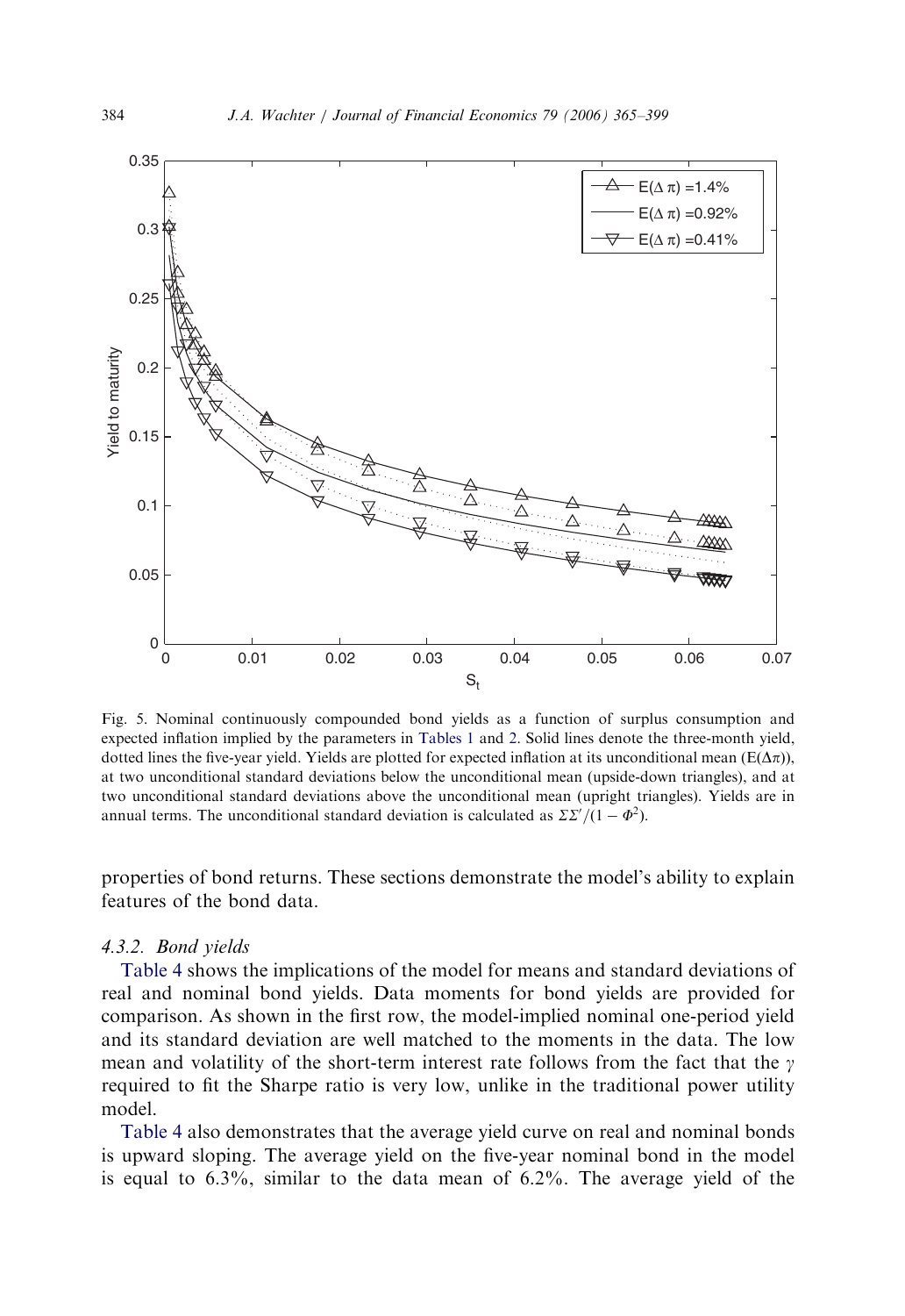<span id="page-20-0"></span>Statistics for the aggregate market from actual and simulated quarterly data

In the data,  $r_m - r_f$  is the return on the NYSE-Amex index minus the return on the three-month Treasury bill. In the model,  $r_m - r_f$  is the excess return on the consumption claim minus the one-period real risk-free rate. Returns are continuously compounded, and the mean and standard deviation of returns are in annualized percentages (multiplied by four and two, respectively). The Sharpe ratio is the mean excess return divided by the standard deviation. The price–dividend ratio  $P/D$  is annualized (formed by summing dividends over the previous year in the data and dividing by four in the model). Corr $(p - d)$ denotes the first-order autocorrelation of the log price–dividend ratio. Data are quarterly, begin in the second quarter of 1952, and end in the third quarter of 2004. \*denotes a moment matched by construction.

| Statistic             | Model | Data  |  |
|-----------------------|-------|-------|--|
| $E(r_m - r_f)$ (%)    | 5.37  | 5.21  |  |
| $\sigma(r_m-r_f)$ (%) | 16.16 | 15.93 |  |
| Sharpe*               | 0.33  | 0.33  |  |
| E(P/D)                | 23.63 | 33.40 |  |
| $\sigma(p-d)$         | 0.31  | 0.33  |  |
| $Corr(p-d)^*$         | 0.97  | 0.97  |  |

#### Table 4

Means and standard deviations of continuously compounded zero-coupon bond yields in the model and in the data

Columns marked ''Real'' give statistics for real yields on real bonds (bonds that pay off in units of aggregate consumption) in the model; columns market ''Nominal'' give statistics for nominal yields on nominal bonds in the model; columns marked ''Data'' give statistics for nominal yields on nominal bonds in the data. Yields are in annual percentages. Maturity is in quarters. Data are quarterly, begin in the second quarter of 1952, and end in the third quarter of 2004.

| Maturity       | Mean |         | Stand, dev. |      |         |      |
|----------------|------|---------|-------------|------|---------|------|
|                | Real | Nominal | Data        | Real | Nominal | Data |
| 1              | 1.46 | 5.17    | 5.22        | 1.91 | 2.35    | 2.93 |
| $\overline{4}$ | 1.62 | 5.34    | 5.60        | 1.96 | 2.35    | 2.93 |
| 8              | 1.83 | 5.58    | 5.81        | 2.03 | 2.37    | 2.89 |
| 12             | 2.05 | 5.83    | 5.98        | 2.10 | 2.40    | 2.82 |
| 16             | 2.28 | 6.07    | 6.11        | 2.17 | 2.44    | 2.79 |
| 20             | 2.51 | 6.32    | 6.19        | 2.24 | 2.48    | 2.74 |

three-month bond is  $5.2\%$ , about its mean in the data.<sup>8</sup> Note that the calibration procedure implies that these will be close but not exact. As explained above,  $b$  is set in part so that the model generates an upward-sloping yield curve. In the language of Section 2, a positive b implies that the intertemporal smoothing effect dominates the precautionary savings effect. An implication of this model is that bond term premia

<sup>&</sup>lt;sup>8</sup>[Longstaff \(2000\)](#page-34-0) notes, however, that the upward slope of the yield curve in the data may be overstated because of a liquidity premium in Treasury bill rates.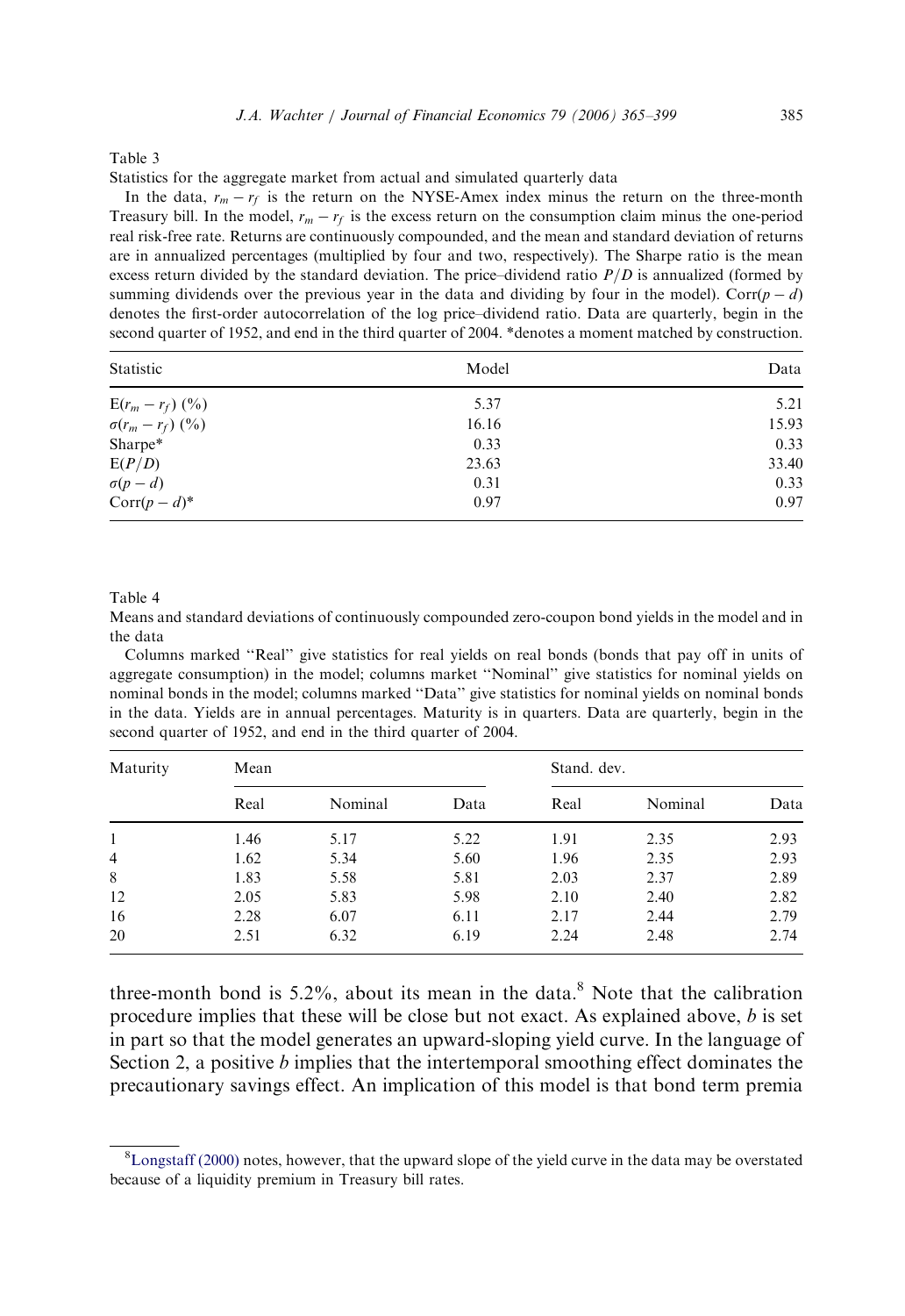are increasing in maturity, a finding which [Boudoukh et al. \(1999\)](#page-33-0) show has support in the data  $9$ 

The link between b and the slope of the yield curve can be understood in terms of the covariance form of the investor's Euler equation. For example, for real bonds,

$$
E(R_{n,t} - R_{1,t}) = -\text{Cov}(R_{n,t} - R_{1,t}, M_t) \frac{\sigma(M_t)}{E(M_t)},
$$
\n(34)

where  $R_{n,t}$  is the return on a real bond maturing in *n* periods and  $M_t$  is the intertemporal marginal rate of substitution. A positive b implies that the short-term interest rate covaries negatively with  $s_t$ . Because bond returns move in the opposite direction from the short-term interest rate, a positive b implies that bonds have a positive covariance with  $s_t$ . This means that bonds have high returns in good times and poor returns in bad. Investors demand a risk premium to hold them. Because long-term bonds have higher expected returns than if there were no risk premia, they must have higher yields.

[Table 4](#page-20-0) also shows that the model generates higher yields for nominal bonds than for real bonds at all maturities. This is mostly due to the impact of expected inflation (3.7% per annum) on nominal yields. However, nominal yields also incorporate a positive risk premium due to inflation. For example, from Eq. (24), it follows that for the three-month yield the premium from inflation is equal to

$$
-\sigma_{\pi}\sigma'_{c}\gamma E[\lambda(s_t)+1]=0.012\%,
$$

or 0.048% in annual terms. Note that the premium due to inflation is positive because, as [Table 1](#page-12-0) implies, innovations to inflation and innovations to consumption growth are negatively correlated. Because bond prices are negatively correlated with inflation, nominal bonds pay off when consumption growth (and hence surplus consumption growth) is high. This contributes to the risk premium, and hence the yield, on nominal bonds. The model produces average nominal yields that are very similar to those in the data for bonds with maturities between three months and five years.

Finally, [Table 4](#page-20-0) shows that the model produces reasonable values for the standard deviation of bond yields. For example, the model implies that the standard deviation for the three-month nominal yield is 2.35%. In the data, it is 2.93%. For the five-year yield, the standard deviation implied by the model is 2.48%, while in the data it is 2.74%. It is important to note that the model does not match the standard deviations by construction. The parameter values were chosen to fit data on inflation, consumption, the three-month yield, and the aggregate market. The remaining parameter b determines both the mean and the standard deviation of bond yields; [Table 4](#page-20-0) shows that the model can simultaneously deliver reasonable fits to both of these aspects of the data.

 $9$ It is possible to calibrate the model so that the model exactly fits the average five-year yield. This requires lowering the parameter  $b$  from 0.011 to 0.0095. This also lowers the volatility of yields (the resulting volatility of the five-year yield is 2.22%). The coefficients from a regression of changes in yield on the scaled yield spread are slightly less negative than when  $b = 0.011$ , ranging from  $-0.22$  for the one-year bond to  $-1.11$  on the five-year bond.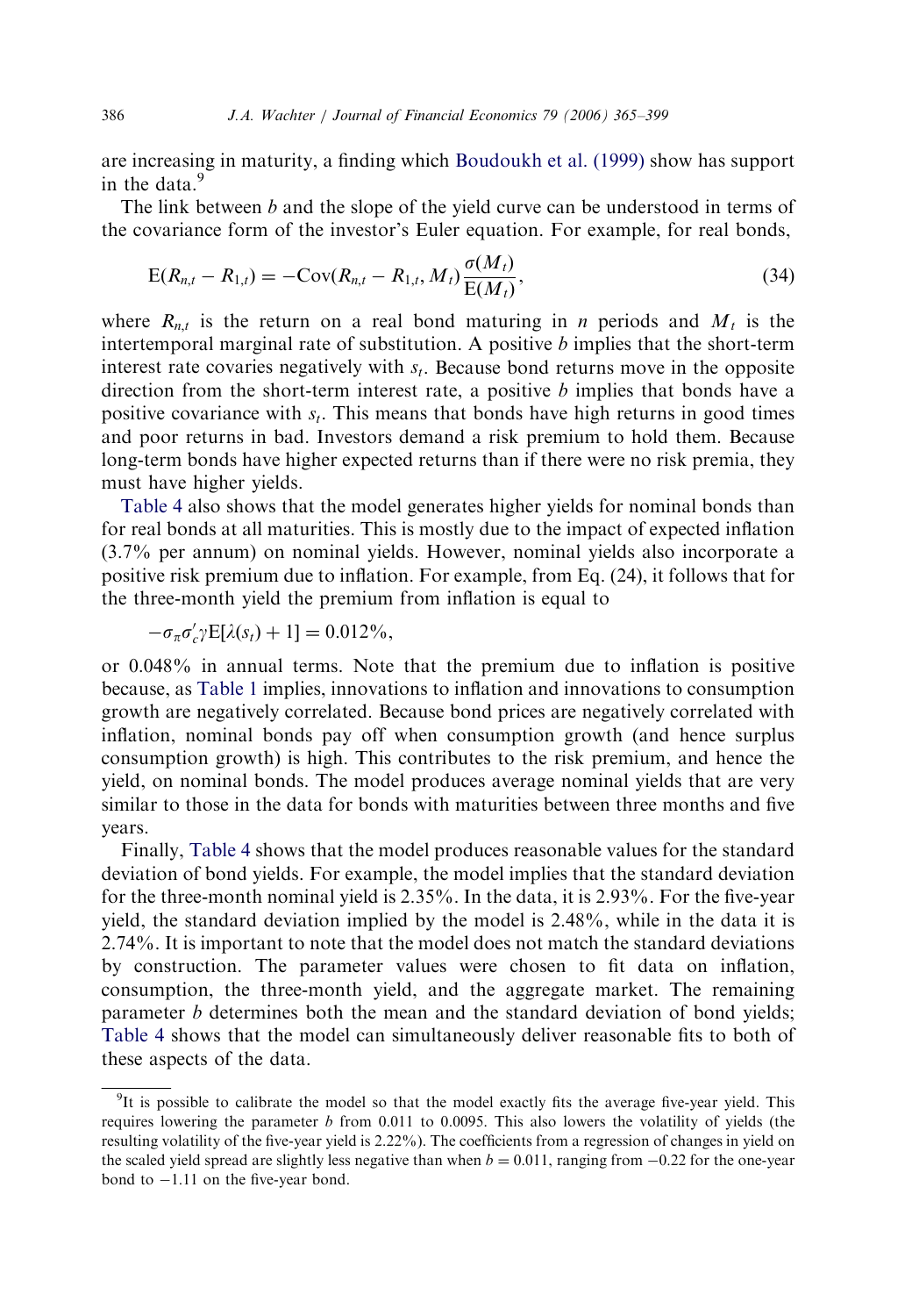The previous discussion shows that interest rate risk leads both real and nominal bonds to have positive risk premia. Because of these positive risk premia, there is a feedback effect that further raises the risk, and therefore the premium, on bonds. As shown below, risk premia on bonds vary. Variation in the risk premium itself induces price fluctuations, much like ''excess volatility'' in the stock market. This excess volatility makes expected returns on bonds larger than they otherwise would be.

This feedback effect helps in understanding why bonds command risk premia at all. After all, these bonds pay off a fixed amount. Why is it that investors simply do not wait until maturity to sell the bond, when the return is fixed? The power utility model of [Backus et al. \(1989\)](#page-33-0) implies that bonds have negative excess returns that are very small in magnitude.<sup>10</sup> In the present model, by contrast, bonds are risky because their prices fall during periods of low surplus consumption, namely during recessions. These are the times when investor's marginal utility is the highest, and when, as a result, they most want to increase their consumption. Long-term bonds thus command a premium not only because of their dependence on the time-varying risk-free rate, but because they do badly in recessions.

# 4.3.3. Time-varying bond risk premia

The previous section pointed to time variation in risk premia as a source of variation in long-term bond prices. This section shows that risk premia are indeed time-varying, and explains why. $11$ 

[Fig. 6](#page-23-0) shows the outcome of regressions

$$
y_{n-1,t+1}^s - y_{nt}^s = \text{constant} + \beta_n \frac{1}{n-1} (y_{nt}^s - y_{1t}^s) + \text{error}
$$
 (35)

in the data and in the model. These ''long-rate'' regressions were performed by [Campbell and Shiller \(1991\)](#page-33-0) to test the hypothesis of constant risk premia on bonds, also known as the generalized expectations hypothesis. If risk premia are constant,  $\beta_n$  should be equal to one. Instead, Campbell and Shiller find a coefficient that is negative at all maturities, and significantly different from one. Moreover, the higher the maturity, the lower is  $\beta_n$ .

[Fig. 6](#page-23-0) depicts the coefficients  $\beta_n$  when the regression Equation (35) is run on the sample described in Section 4.1 and on simulated data from the model, as a function of maturity  $n$ . The lines with plus signs indicate the coefficients from the data; as in previous studies these coefficients are negative and downward sloping as a function of maturity. The lines with circles indicate coefficients when the regression Equation (35) is run on simulated data from the model. The resulting coefficients are below zero for all maturities, and are close in magnitude to the coefficients in the data.

<sup>&</sup>lt;sup>10</sup>[Bansal and Coleman \(1996\)](#page-33-0) develop a model where agents have power utility, but demand for liquidity generates an upward-sloping yield curve. [Boudoukh \(1993\)](#page-33-0) explains the upward sloping yield curve in a model where agents have power utility and inflation and consumption growth are heteroskedastic.<br><sup>11</sup>Independently and concurrently with this paper, [Seppala \(2003\)](#page-34-0) shows that a model in which risk

sharing is limited because of risk of default also can exhibit an upward-sloping yield curve and timevarying risk premia on inflation-indexed bonds.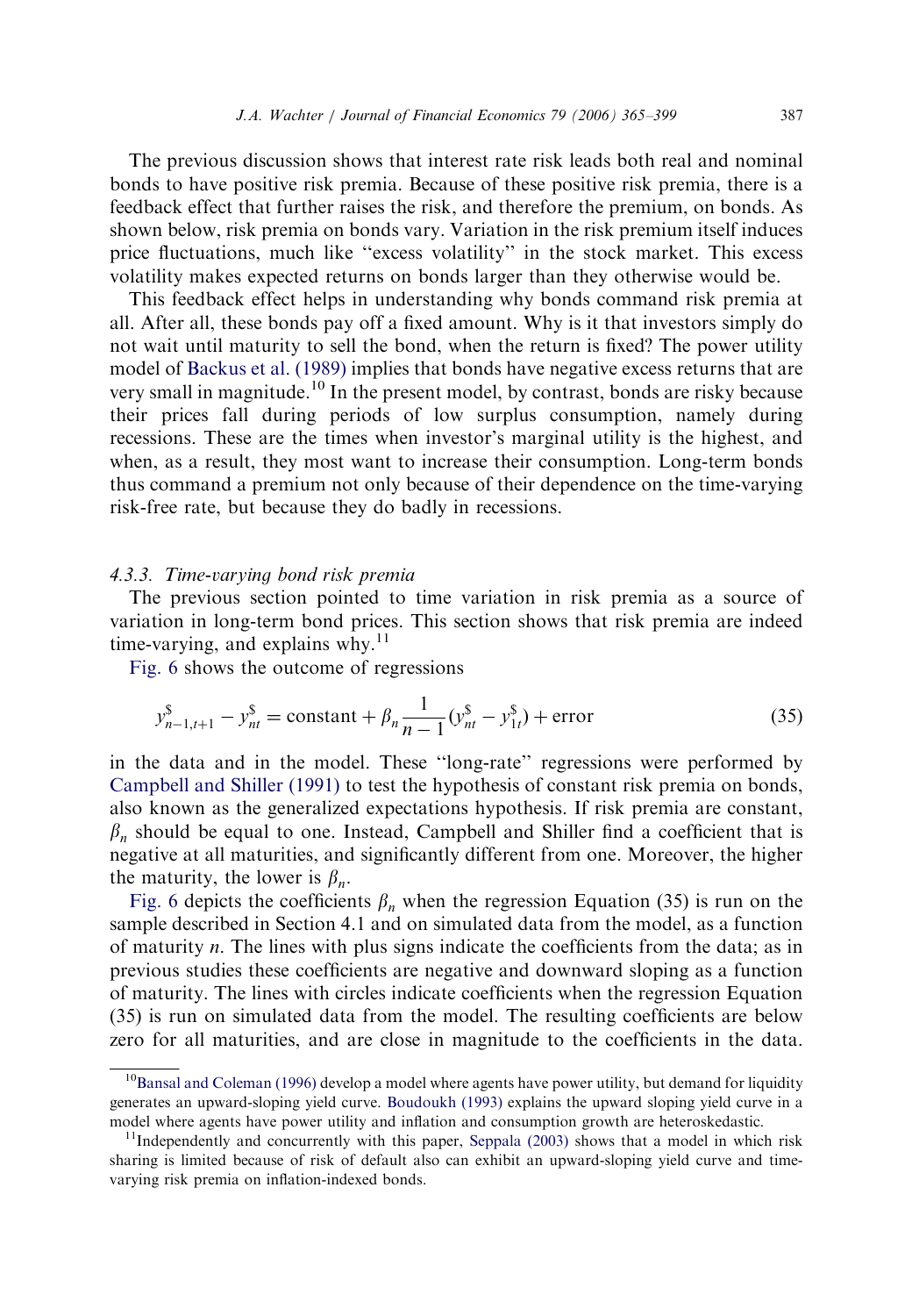<span id="page-23-0"></span>

Fig. 6. Long-rate regressions. Coefficients  $\beta_n$  from the regression

$$
y_{n-1,t+1}^s - y_{tn}^s = \alpha_n + \beta_n \frac{1}{n-1} (y_{nt}^s - y_{1t}^s) + \text{error}
$$

using simulated and actual data on bond yields. Lines with circles denote coefficients implied by simulated data; lines with plus signs denote coefficients implied by actual data. Parameter values are as in [Tables 1](#page-12-0) and [2](#page-15-0). The solid line denotes the coefficients if the expectations hypothesis were to hold. Data are quarterly, begin in the second quarter of 1952, and end in the third quarter of 2004.

Thus, the model can quantitatively match the failure of the expectations hypothesis.<sup>12</sup>

What drives the model's ability to explain the failure of the expectations hypothesis? The expectations hypothesis implies that  $\beta_n = 1$ , which is equivalent to the statement that excess returns on long-term bonds are unpredictable.<sup>13</sup> It follows

 $12$ The literature has identified several problems with this regression that could bias the coefficients upward or downward. [Bekaert et al. \(1997\)](#page-33-0) show that the bias noted in [Stambaugh \(1999\)](#page-34-0) implies that these regressions can understate the failure of the expectations hypothesis. [Bekaert and Hodrick \(2001\)](#page-33-0) argue that standard tests tend to reject the expectations hypothesis even when it is true. They find, however, that the data remain inconsistent with the expectations hypothesis, even after adjusting for smallsample properties.<br><sup>13</sup>Cochrane and Piazzesi (2005) provide direct evidence that bond returns are predictable. Moreover,

they show that excess returns move together; a single linear combination of forward rates predicts excess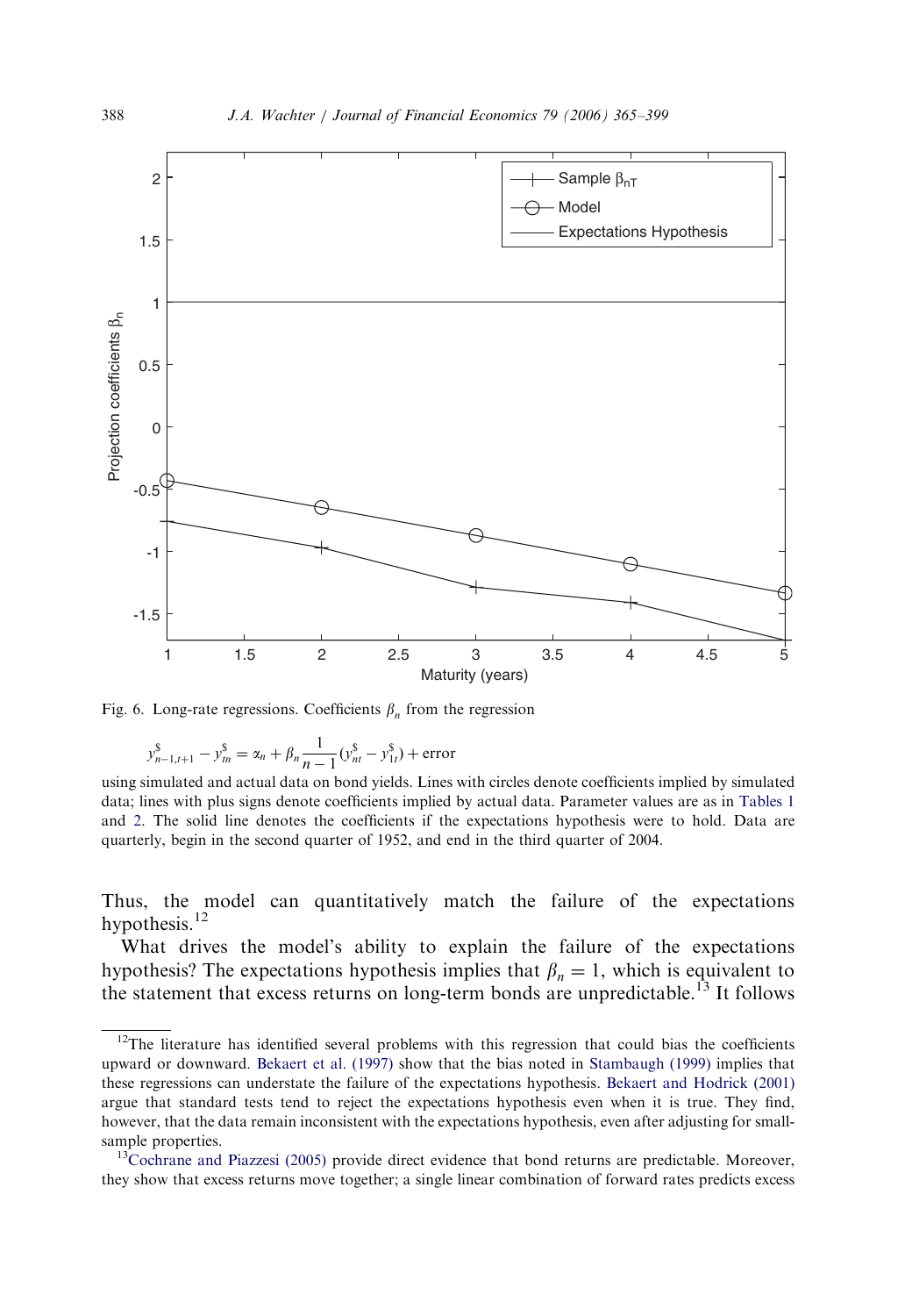from the definition of yields and returns that

$$
r_{n,t+1}^{\$} = y_{nt}^{\$} - (n-1) \left( y_{n-1,t+1}^{\$} - y_{nt}^{\$} \right).
$$

Rearranging, and taking expectations,

$$
E_t \left[ y_{n-1,t+1}^S - y_{nt}^S \right] = \frac{1}{n-1} \left( y_{nt}^S - y_{1t}^S \right) - \frac{1}{n-1} E_t \left[ r_{n,t+1}^S - y_{1t}^S \right]. \tag{36}
$$

Thus, the coefficient of a regression of changes in yields on the scaled yield spread produces a coefficient of one only if risk premia on bonds are constant. In this model, risk premia are not constant. During recessions, the volatility of investor's marginal utility rises, as shown in Eq. (11). In [Campbell and Cochrane \(1999\),](#page-33-0) this mechanism produces a time-varying risk premium on the aggregate market. Here, the same mechanism produces time-varying risk premia on bonds.<sup>14</sup>

It is instructive to compare the performance of this model to affine term structure models that are fit using term structure data alone. [Dai and Singleton \(2002\)](#page-34-0) study three-factor term structure models in the essentially affine class of [Duffee \(2002\)](#page-34-0) (see also [Fisher, 1998](#page-34-0)). Each model has potentially three latent variables influencing risk premia. The models are distinguished by the number of factors that exhibit timevarying volatility. Dai and Singleton find that only the completely homoskedastic model can match the downward slope of the coefficients found in the data. The model with one factor influencing volatility produces coefficients that are smaller in magnitude and upward sloping, while the models with two or three factors influencing volatility produce coefficients very close to one. Therefore, time-varying risk premia are not sufficient to match the pattern and magnitude of the failure of the expectations hypothesis. This holds even in models that are fit to the term structure of interest rates and where the factors are linear combinations of bond yields, rather than driven by macro-variables as in the model in this paper.<sup>15</sup>

[Buraschi and Jiltsov \(2005\)](#page-33-0) adopt an alternative approach to capturing the failure of the expectations hypothesis. In their model, marginal productivity of capital follows a square-root process, and the inflation process is endogenized through a money-in-the-utility function specification and a monetary authority policy rule. Buraschi and Jiltsov show that a specification of their model with three latent factors can deliver slope coefficients similar to those in the data, like the model in this paper. While both models are capable of accounting for the failure of the expectations

<sup>(</sup>footnote continued)

returns on bonds at all maturities. This finding supports a feature of the habit model, namely that one variable,  $s_t$ , drives most of the time variation in bond premia.<br><sup>14</sup>[Brandt and Wang \(2003\)](#page-33-0) show that a model where risk aversion is driven by inflation uncertainty also

implies that bond risk premia are positive and time-varying.<br><sup>15</sup>However, using the generalized method of moments approach employed by [Gibbons and Ramaswamy](#page-34-0)

[<sup>\(1993\),</sup>](#page-34-0) [Brandt and Chapman \(2002\)](#page-33-0) show that when the parameters of the models with stochastic volatility are chosen so that the model fits the expectations hypothesis regressions, the models come closer to matching the patterns found in the data. This also occurs with the quadratic models of [Ahn et al. \(2002\)](#page-33-0). [Bansal and Zhou \(2002\)](#page-33-0) study a model with regime switches, and conclude that this type of model can also explain the expectations puzzle.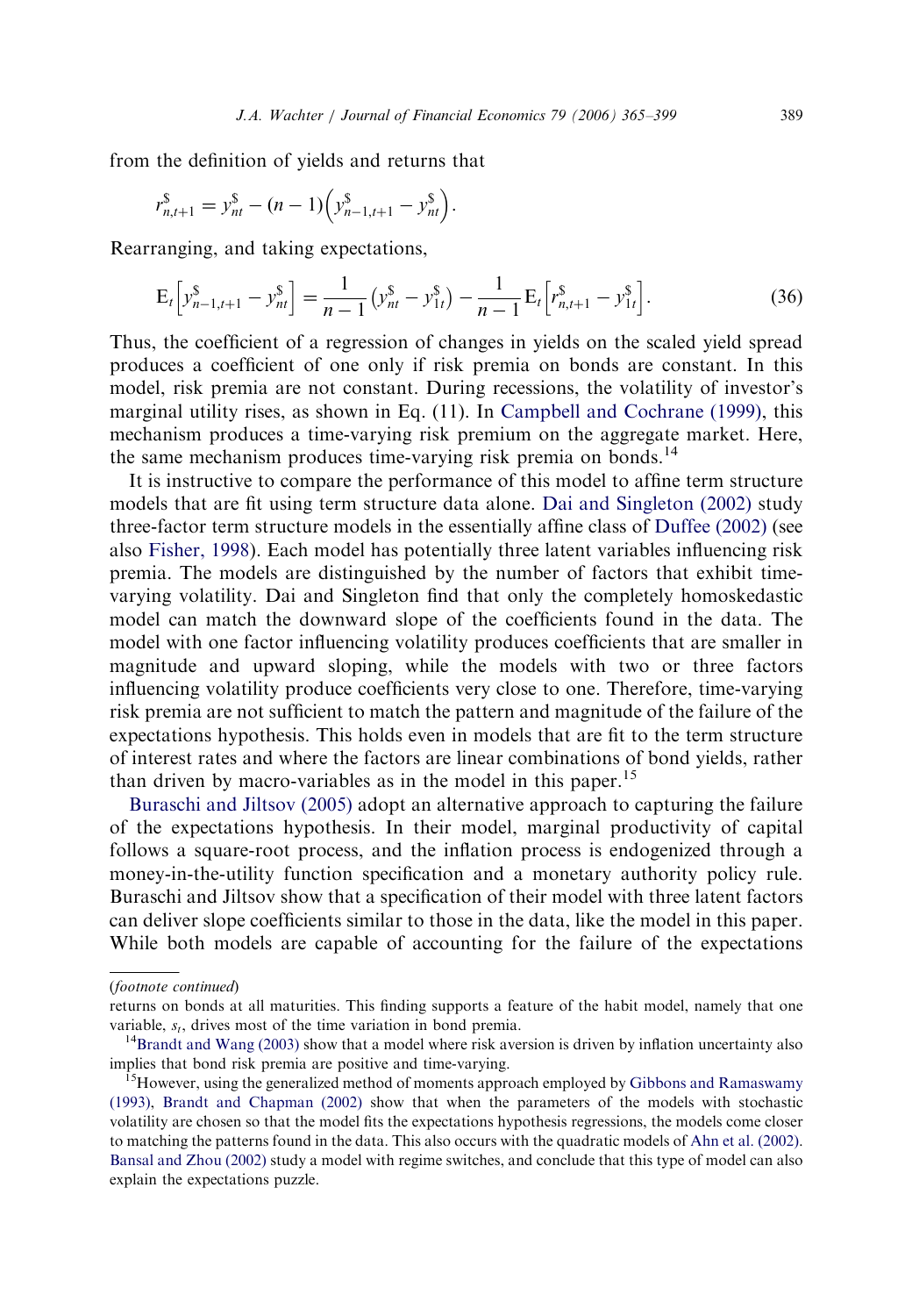<span id="page-25-0"></span>hypothesis, the focus of the papers is quite different. Buraschi and Jiltsov focus on extending the [Cox et al. \(1985\)](#page-34-0) framework to a model with an endogenous inflation process. This results in a functional form relating yields to latent factors that is better able to capture the failure of the expectations hypothesis than completely affine models. They do not explore the implications for equity returns, nor do they directly link changes in yields in their model to changes in aggregate consumption. In contrast, the focus of this paper is on building a model for both equity returns and the term structure where the underlying factors can be tied directly to consumption and inflation.

To summarize, this section has shown that the population moments of the model are close to those in the data, both for the aggregate market and for bond yields. In addition, when changes in yields are projected onto the scaled yield spread, the resulting coefficient is negative and decreasing in maturity, quantitatively matching the failure of the expectations hypothesis in the data.

# 4.4. Implications for the time series

The previous section shows the implications of the model for the population values of aggregate market moments, bond yields, and [Campbell and Shiller \(1991\)](#page-33-0) regression coefficients. This section discusses the implications of the model for the



Fig. 7. Time series of the three-month yield in the data and predicted by the model. The solid line shows the time series of the nominal three-month yield in quarterly data. The dashed line shows the implied time series when quarterly data on consumption and the price level are fed into the model. Expected inflation is taken to be its mean conditional on past inflation data, given the maximum likelihood estimates in [Table 1.](#page-12-0) Using Eq. (2), surplus consumption is generated from actual consumption. Both series are de-meaned. Data are quarterly, begin in the second quarter of 1952, and end in the second quarter of 2004.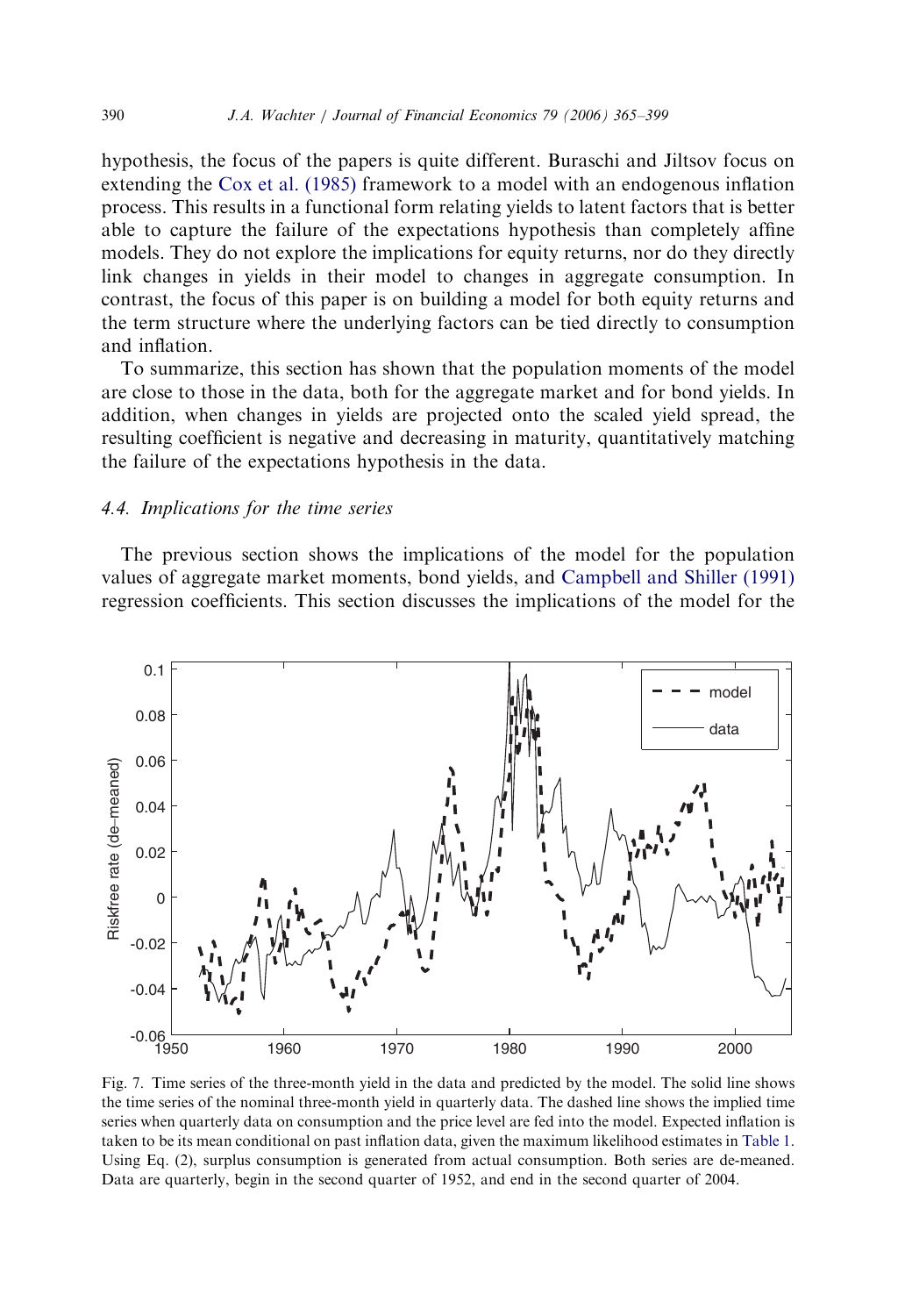post-war time series of the short-term interest rate, the yield spread, and risk premia on bonds.

[Fig. 7](#page-25-0) shows the time series of the nominal yield on the three-month bond implied by the model (dashed lines), and the nominal three-month yield in the data (solid lines). To construct the nominal yield implied by the model, a time series of the state variables  $s_t$  and  $Z_t$  are constructed;  $s_t$  is constructed using Eq. (2) and data on quarterly consumption growth and  $Z_t$  is constructed using the maximum likelihood procedure described in Appendix C. Note that expected inflation growth cannot be observed in the data. The procedure in Appendix C constructs expected inflation growth given past inflation; however this series converges to  $Z_t$  as the number of data points grows.<sup>16</sup> Note that this series is identical to that shown in [Fig. 1](#page-12-0).

Given a series  $s_t$  and a series proxying for  $Z_t$ , it is possible to calculate the model's implications for the time series of nominal yields. Eq. (18) shows that bond yields are affine functions of  $Z_t$  multiplied by a function  $F_n^{\$}(s_t)$  that is not available in closed form (for the three-month nominal yield, Eq. (24) is an approximate closed-form expression). Values for  $F_n^{\$}(s_t)$  corresponding to the time series are interpolated on a grid of values for  $s_t$ . The resulting model-implied three-month yield has a sample mean of 5.8%, higher than the data mean of 5.2%. This difference arises because the sample mean of the model-implied three-month yield (computed using 210 quarters of actual data) does not equal the population mean of the model-implied threemonth yield (computed using 100,000 quarters of simulated data). As discussed in Section 4.1, the parameters of the model are chosen so that the population mean, rather than the sample mean, matches the average three-month yield in the data.<sup>17</sup>

The resulting series for the three-month yield is plotted in [Fig. 7,](#page-25-0) along with the de-meaned series from the data. [Fig. 7](#page-25-0) shows that the model captures many of the short-run and long-run fluctuations in the nominal risk-free rate. In the 1990s, the relation breaks down somewhat, and the model is unable to capture the very low interest rates after 2000. Overall, the correlation between the series implied by the model and the series in the data is 0.50, even though the series implied by the model is constructed using inflation and consumption data alone.

[Fig. 8](#page-27-0) repeats the procedure, this time plotting the de-meaned yield spread on the five-year nominal bond over the three-month bond implied by the model, and the same series from the data. Again, the model matches many of the short- and longrun fluctuations in the nominal yield spread from the data. The model does predict a

<sup>&</sup>lt;sup>16</sup>This convergence result follows because Eq. (C.8) in Appendix A.3 is satisfied by  $\sigma_2^2$ . Therefore, the expected value of  $\pi_{t+1}$  given data on inflation up to t converges to  $\psi_2\Delta\pi_t + \theta_2v_{2t}$ . The argument in Section 4.1 shows that this series is equal to  $Z_t$ .

 $17$ This raises the question of why the sample means of the model-implied yields differ from the population means. The answer lies in the nonlinear relation between consumption growth and yields. The model is calibrated based on sample means of consumption growth and inflation, so, by construction, the sample means of consumption growth and inflation are equal to their population means assumed in the model. However, yields are nonlinear functions of consumption growth, so it does not follow that the sample means of implied yields will equal the corresponding population means (though in sufficiently large samples, the two must be equal).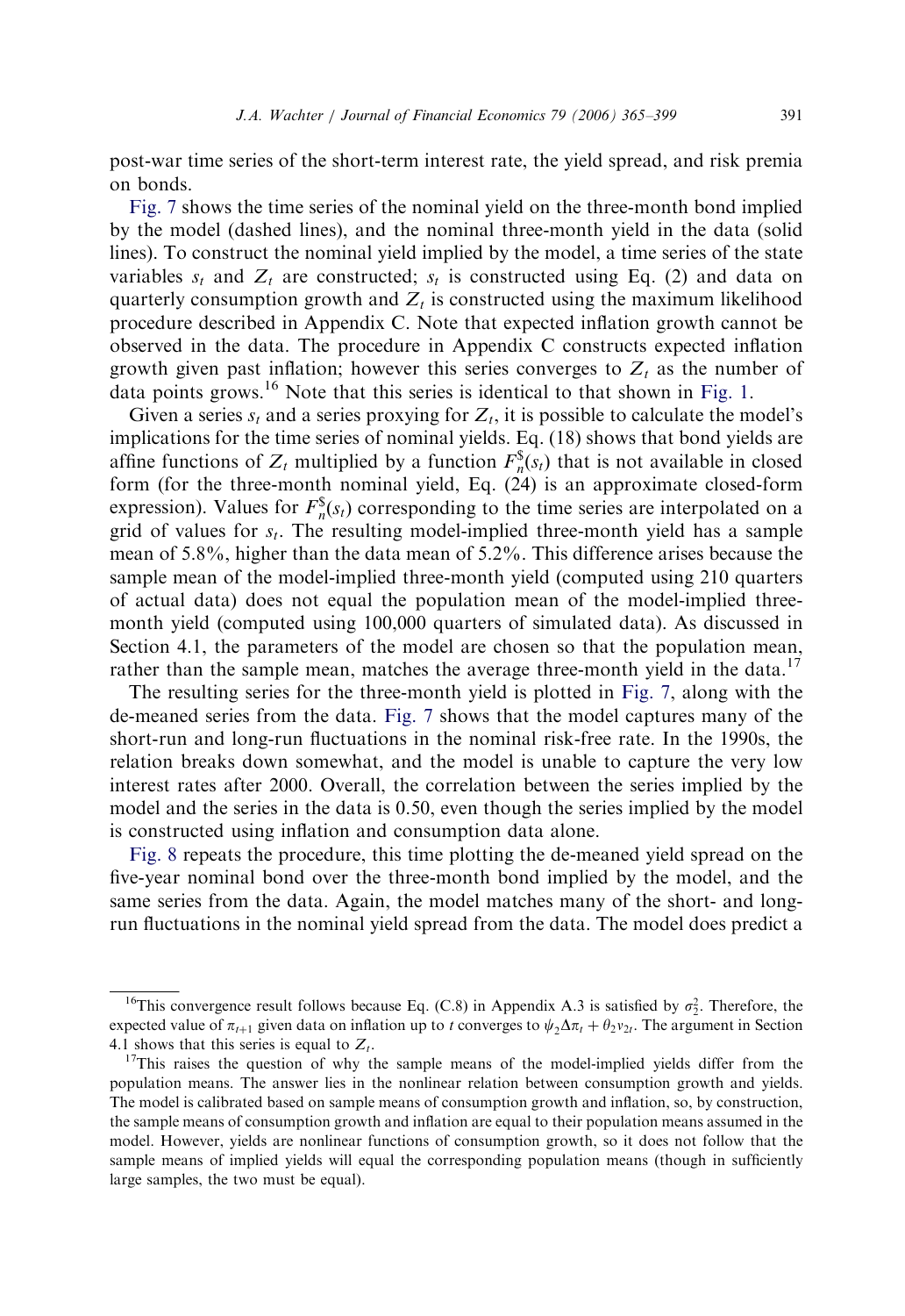<span id="page-27-0"></span>

Fig. 8. Time series of the yield spread in the data and predicted by the model. The yield spread is the difference in yields between the five-year nominal bond and the three-month bond. The solid line shows the time series of the yield spread between bonds in the data. The dashed line shows the implied time series when quarterly data on consumption and the price level are fed into the model. Expected inflation is taken to be its mean conditional on past inflation data, given the maximum likelihood estimates in [Table 1.](#page-12-0) Using Eq. (2), surplus consumption is generated from actual consumption. Both series are de-meaned. Data are quarterly, begin in the second quarter of 1952, and end in the second quarter of 2004.

lower yield spread in the 1970s than actually occurred. A reason for the discrepancy could be that the simple, constant volatility model for inflation misses the increase in the inflation level and volatility during this period. Indeed, [Fig. 1](#page-12-0) shows that the errors for the inflation model are unusually large in the 1970s. In addition, the model misses the decline in the yield spread in the latter part of the 1990s. However, in this case the failure of the nominal side of the model is less apparent, and the reason for the discrepancy could lie in the real side of the model: the unusually low long-run consumption growth preceding the period did not translate into higher risk premia for bonds. In the most recent period, however, the relation between the model and the data is restored. Overall, the correlation between the yield spread implied by the model and that in the data is 0.34.

[Dai and Singleton \(2002\)](#page-34-0) propose another metric by which to judge the time series implications of the model. Rearranging Eq. (36) produces

$$
E_t[y_{n-1,t+1}^s - y_{nt}^s] + \frac{1}{n-1} E_t[r_{n,t+1}^s - y_{1t}^s] = \frac{1}{n-1} (y_{nt}^s - y_{1t}^s).
$$

This relation is a consequence of the present-value identity for yields, and thus holds in any term structure model. Based on this equation, Dai and Singleton propose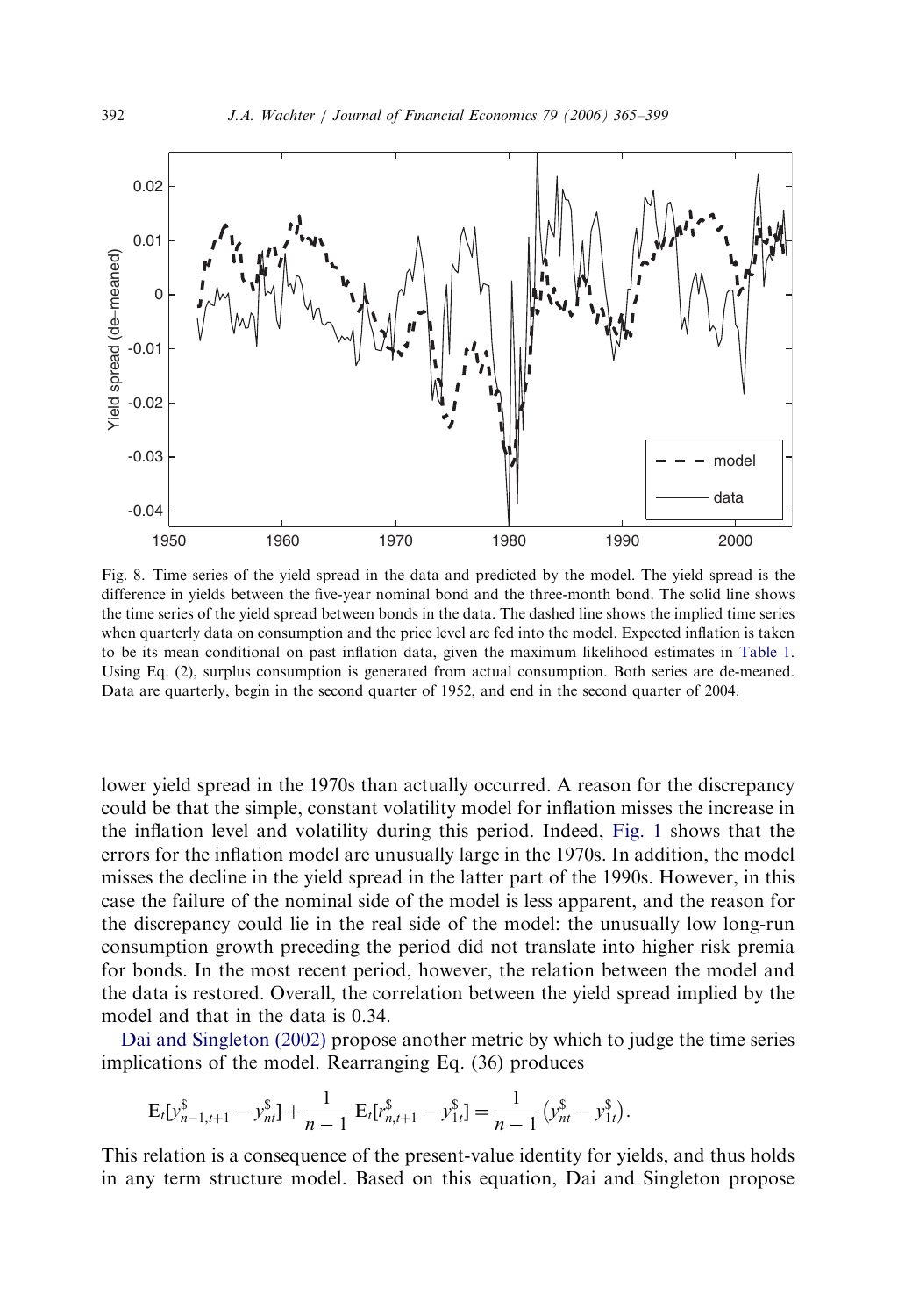<span id="page-28-0"></span>running the following regression on actual data:

$$
y_{n-1,t+1}^s - y_{nt}^s + \frac{1}{n-1} \hat{E}_t \Big[ r_{n,t+1}^s - y_{1t}^s \Big] = \text{constant} + \beta_n^R \frac{1}{n-1} (y_{nt}^s - y_{1t}^s) + \text{error},\tag{37}
$$

where  $\hat{E}_t \left[ r_{n,t+1}^s - y_{1t}^s \right]$  is the risk premium on nominal bond yields implied by the model. If adding implied risk premia to the left-hand side brings  $\beta_n$  closer to one, then the model helps to resolve the expectations puzzle.

This model diagnostic differs from the one performed in the previous section, summarized in Eq. (35), in a number of respects. The regression (35) is run using simulated data and the results are compared to the results when (35) is run using actual data. In contrast, it does not make sense to run (37) on simulated data, because by definition  $\beta_n \equiv 1$  in population. Instead, (37) is run using the actual time series of data for bond yields  $y_{n-1,t+1}^s$ ,  $y_{nt}^s$ , and  $y_{1t}^s$ . For the models considered by [Dai](#page-34-0) [and Singleton \(2002\)](#page-34-0) and the model in this paper, the conditional risk premium  $\hat{E}_t \left[ r_{n,t+1}^s - y_{1t}^s \right]$  on the *n*-period nominal bond is a function of the state variables at time t. This function of the state variables is scaled by  $1/(n - 1)$  and added to the change in yield on the left-hand side. Thus, the diagnostic demonstrates the degree to which variation in the implied risk premium matches variation in the actual risk premium in the time series.

For the model in this paper, risk premia are not available in closed form. Nonetheless, they can be easily computed using Eq. (25), derived in Section 2.4. This computation is simplified by the fact that, for (37), it is only necessary to know risk premia up to a (maturity-dependent) constant. Moreover, as shown in Section 2.4,

Table 5

The second column shows coefficients  $\beta_n$  from the regression

$$
y_{n-1,t+1}^s - y_{nt}^s = \alpha_n + \beta_n \frac{1}{n-1} (y_{nt}^s - y_{1,t}^s) + \text{error}
$$

in quarterly data, where  $y_{nt}^s$  denotes the time-t continuously-compounded nominal yield on a nominal bond maturing in *n* quarters. The third column shows coefficients  $\beta_n^R$  from the regression

$$
y_{n-1,t+1}^s - y_{nt}^s + \frac{1}{n-1} \hat{E}_t[r_{n,t+1}^s - y_{1t}^s] = \alpha_n^R + \beta_n^R \frac{1}{n-1} (y_{nt}^s - y_{1t}^s) + \text{error},
$$

where  $\hat{E}_t[r_{n,t+1}^s - y_{1t}^s]$  is the premium on the bond with maturity *n* implied by the model, given the level of surplus consumption and expected inflation. Maturity is in quarters. Data begin in the second quarter of 1952, and end in the third quarter of 2004.

| Maturity | Data coefficient | Adjusted coefficient |
|----------|------------------|----------------------|
| 4        | $-0.76$          | $-0.73$              |
| 8        | $-0.97$          | $-0.70$              |
| 12       | $-1.29$          | $-0.84$              |
| 16       | $-1.41$          | $-0.81$              |
| 20       | $-1.71$          | $-1.01$              |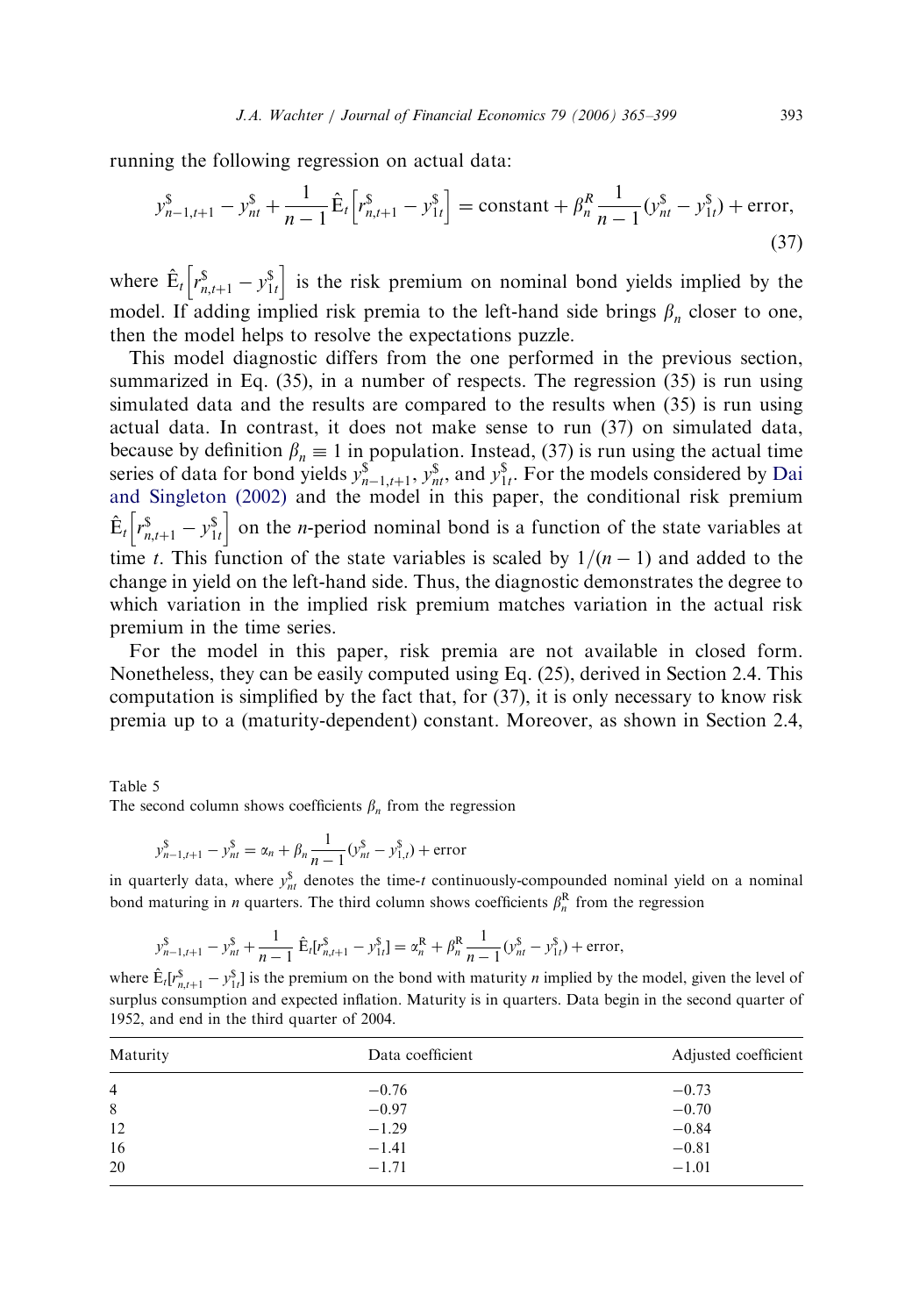risk premia are only functions of surplus consumption, not of expected inflation. To obtain the time series of risk premia for use in Eq. (37), a series for surplus consumption using actual consumption data is produced from (2), and then values for (25) are interpolated.

[Table 5](#page-28-0) shows the coefficients  $\beta_n^R$  from the regression (37), along with the coefficients  $\beta_n$  from (35) found in the data. As described above, the coefficients from the data are negative and decreasing with maturity. However, the risk-adjusted coefficients  $\beta_n^R$  decline more slowly with maturity, and are always higher than  $\beta_n$ . Therefore,  $\hat{E}_t[\mathbf{r}_{n,t+1}^{\$} - \mathbf{y}_{1t}^{\$}]$ , computed based on surplus consumption, helps to capture some of the time variation in risk premia. Not surprisingly, the model cannot capture all of the time variation, as  $\hat{E}_t[\bar{r}_{n,t+1}^{\bar{S}} - y_{1t}^{\bar{S}}]$  is calculated based on a single factor derived from aggregate consumption rather than from prices.

To summarize, this section has shown that the model captures features of the time series of short and long-term interest rates. This was shown in two ways. First, the series of the implied three-month nominal yield in the model, and the series of the implied spread on the five-year yield over the three-month yield, were compared to those in the data. The correlation between the data and the model was 0.50 in the case of the short-term yield, and 0.34 in the case of the yield spread. Time-series plots show that the model captures many of the short- and long-term fluctuations in the data. Second, when regressions of yield changes on the yield spread are adjusted by the time series of bond risk premia implied by the model, as proposed by [Dai and](#page-34-0) [Singleton \(2002\),](#page-34-0) the projection coefficients come closer to what would be found if the expectations hypothesis were to hold.

# 5. Conclusion

This paper offers a theory of the nominal term structure based on the preferences of a representative agent. By generalizing a model already known to fit stylized facts about the aggregate stock market, that of [Campbell and Cochrane](#page-33-0) [\(1999\)](#page-33-0), this paper is able to parsimoniously model both bond and stock returns. This paper departs from the model of Campbell and Cochrane by exploring the implications of allowing surplus consumption to affect the risk-free rate, and by introducing a process for inflation. The first extension is accomplished by introducing a preference parameter that represents a tradeoff between the intertemporal substitution effect and the precautionary savings effect. The second is accomplished by specifying an exogenous process for inflation, and estimating this process using inflation data.

The new preference parameter is set to deliver a reasonable fit to key features of nominal term structure data. As argued in the paper, positive risk premia on real bonds (and risk premia on nominal bonds that are large enough to match those in the data) imply that the intertemporal substitution effect dominates the precautionary savings effect. This parameter can be chosen so that the average slope of the yield curve is close to that in the data, while at the same time producing reasonable volatilities of bond yields. The remaining preference parameters are set exactly as in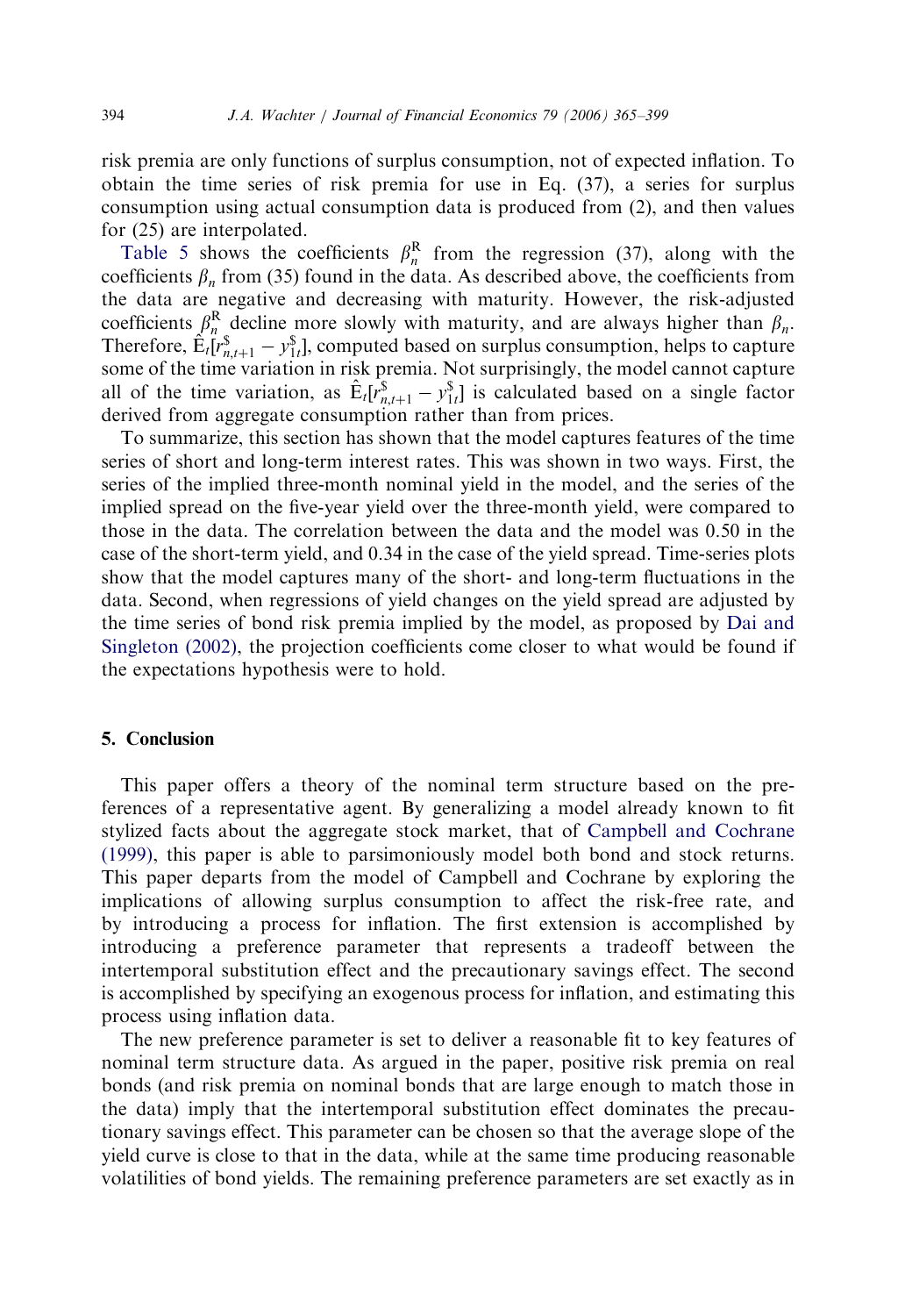[Campbell and Cochrane \(1999\)](#page-33-0) to match the average risk-free rate, the Sharpe ratio on equity returns, and the autocorrelation of the price–dividend ratio. This ensures the model can quantitatively fit the equity data.

A second question is whether the model offers a realistic account of changes in yields in the post-war data. In general this is not a challenge for term structure models as the latent variables in these models are linear combinations of prices. However, in this model, the latent factors are based on consumption and inflation. Nonetheless, the implied three-month and five-year nominal yields in the model are shown to capture many of the short- and long-term fluctuations of their counterparts in the data.

Finally, the model is able to replicate the expectations puzzle found in the data. When changes in bond yields are regressed on the scaled yield spread, as in [Campbell](#page-33-0) [and Shiller \(1991\)](#page-33-0), the resulting coefficients are negative and decreasing in maturity, and about the same magnitude as in the data. In summary, the model is able to capture many of the properties of moments of bond returns in the data, and to explain much of the time-series variation in short- and long-term bond yields. Thus, the model has the potential to unify stock and bond pricing, and to connect them both to underlying macroeconomic behavior.

## Appendix A. Deriving the sensitivity function  $\lambda(s_t)$

The sensitivity function  $\lambda(s_i)$  is specified to produce a real risk-free rate that is linear in  $s_t$ . Setting the equation for the real risk-free rate (6) equal to the linear expression (10) produces the following general form for  $\lambda$ :

$$
\lambda(s_t) = \frac{\sqrt{2}}{\gamma \sigma_v} \left( \gamma (1 - \phi)(\bar{s} - s_t) - b(s_t - \bar{s}) + \frac{\gamma (1 - \phi) - b}{2} \right)^{1/2} - 1.
$$
 (A.1)

[Campbell and Cochrane \(1999\)](#page-33-0) further impose the conditions

$$
\lambda(\bar{s}) = \frac{1}{\bar{S}} - 1,\tag{A.2}
$$

$$
\lambda'(\bar{s}) = -\frac{1}{\bar{S}}.\tag{A.3}
$$

They show that these conditions are equivalent to requiring that for  $s_t \approx \bar{s}$ ,  $x_t$  is approximately a deterministic function of past consumption. Eqs.  $(A.1)$ – $(A.3)$  lead to the expressions for  $\bar{S}$  in the text.

## Appendix B. Nominal bond pricing

The equations for nominal bond prices are derived using induction. Assume that Eq. (18) holds for the bond with  $n - 1$  periods to maturity. From the Euler (4), it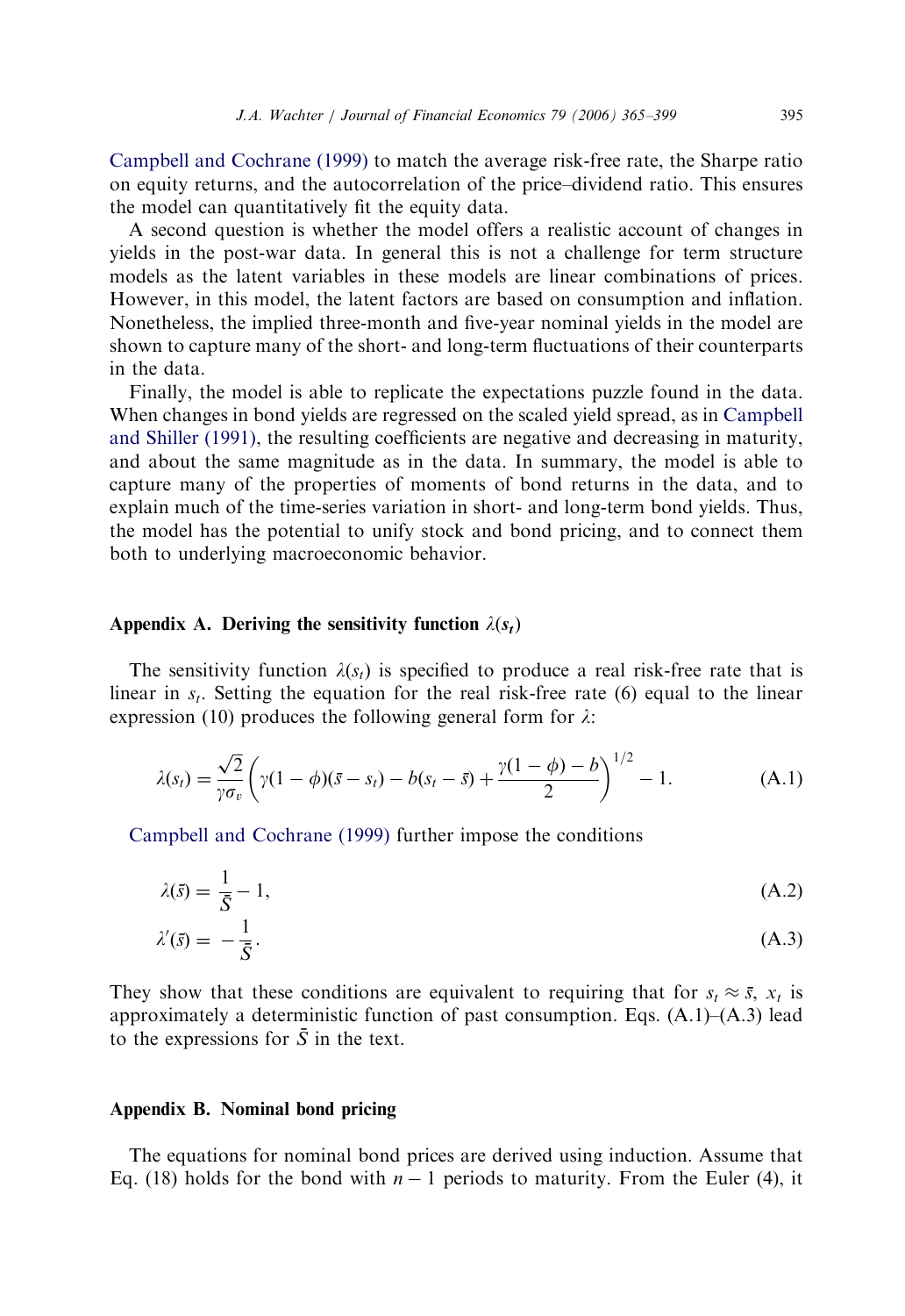follows that

$$
P_{n,t}^{\$} = \mathrm{E}_{t} \bigg[ M_{t+1} \frac{\Pi_{t}}{\Pi_{t+1}} \exp\{A_{n-1} + B_{n-1} Z_{t+1}\} F_{n-1}^{\$}(s_{t+1}) \bigg] = \exp\{A_{n-1} - \eta_{0} + B_{n-1} \mu + (B_{n-1} \Phi - \eta) Z_{t} \} \times \mathrm{E}_{t} [M_{t+1} F_{n-1}^{\$}(s_{t+1}) \mathrm{E}[e^{(B_{n-1} \Sigma - \sigma_{n}) \varepsilon_{t+1}} | \sigma_{c} \varepsilon_{t+1}]].
$$

The second equality follows from the law of iterated expectations. By the properties of the multivariate normal distribution,

$$
(B_{n-1}\Sigma-\sigma_{\pi})\varepsilon_{t+1}|\sigma_{c}\varepsilon_{t+1}\sim N(\xi_{n}\sigma_{c}\varepsilon_{t+1},(B_{n-1}\Sigma-\sigma_{\pi})\times (I-\sigma'_{c}(\sigma_{c}\sigma'_{c})^{-1}\sigma_{c})(B_{n-1}\Sigma-\sigma_{\pi})'),
$$

where  $\xi_n$  is defined as in Eq. (21). Therefore,

$$
P_{n,t}^{\$} = \exp\{A_{n-1} - \eta_0 + B_{n-1}\mu + \frac{1}{2}(B_{n-1}\Sigma - \sigma_\pi)[I - \sigma_c'(\sigma_c - \sigma_c')^{-1}\sigma_c] \times (B_{n-1}\Sigma - \sigma_\pi)'(B_{n-1}\Phi - \eta)Z_t\}E_t[M_{t+1}e^{\xi_n\sigma_c\epsilon_{t+1}}F_{n-1}^{\$}(s_{t+1})].
$$

Therefore, Eq. (18) is satisfied with

$$
A_n = A_{n-1} - \eta_0 + B_{n-1}\mu + \frac{1}{2}(B_{n-1}\Sigma - \sigma_\pi)[I - \sigma'_c(\sigma_c\sigma'_c)^{-1}\sigma_c](B_{n-1}\Sigma - \sigma_\pi)',
$$
  
\n
$$
B_n = B_{n-1}\Phi - \eta,
$$
  
\n
$$
F_n^{\$}(s_i) = E_i[M_{i+1}e^{\xi_n\sigma_c\epsilon_{i+1}}F_{n-1}^{\$}(s_{i+1})].
$$

# Appendix C. Likelihood function

This section derives the likelihood function estimated in Section 3. Let  $h_t = [\Delta c_t \; \Delta \pi_t]'$ ,  $\bar{h} = [g, \bar{\pi}]'$  and

$$
\Psi = \begin{bmatrix} \psi_1 & 0 \\ 0 & \psi_2 \end{bmatrix},
$$

$$
\Theta = \begin{bmatrix} \theta_1 & 0 \\ 0 & \theta_2 \end{bmatrix}.
$$

Then

$$
h_{t+1} = (I - \Psi)\bar{h} + \Psi h_t + \Theta v_t + v_{t+1},
$$
\n(C.4)

where

$$
v_t = \begin{bmatrix} v_{1t} \\ v_{2t} \end{bmatrix} \sim N(0, \Sigma_v),
$$

and  $v_t$  is independent of  $v_{t-1}, \ldots, v_0$  and  $h_{t-1}, \ldots, h_0$ . The following proposition describes the likelihood function for the process in Eq. (C.4), conditional on observables: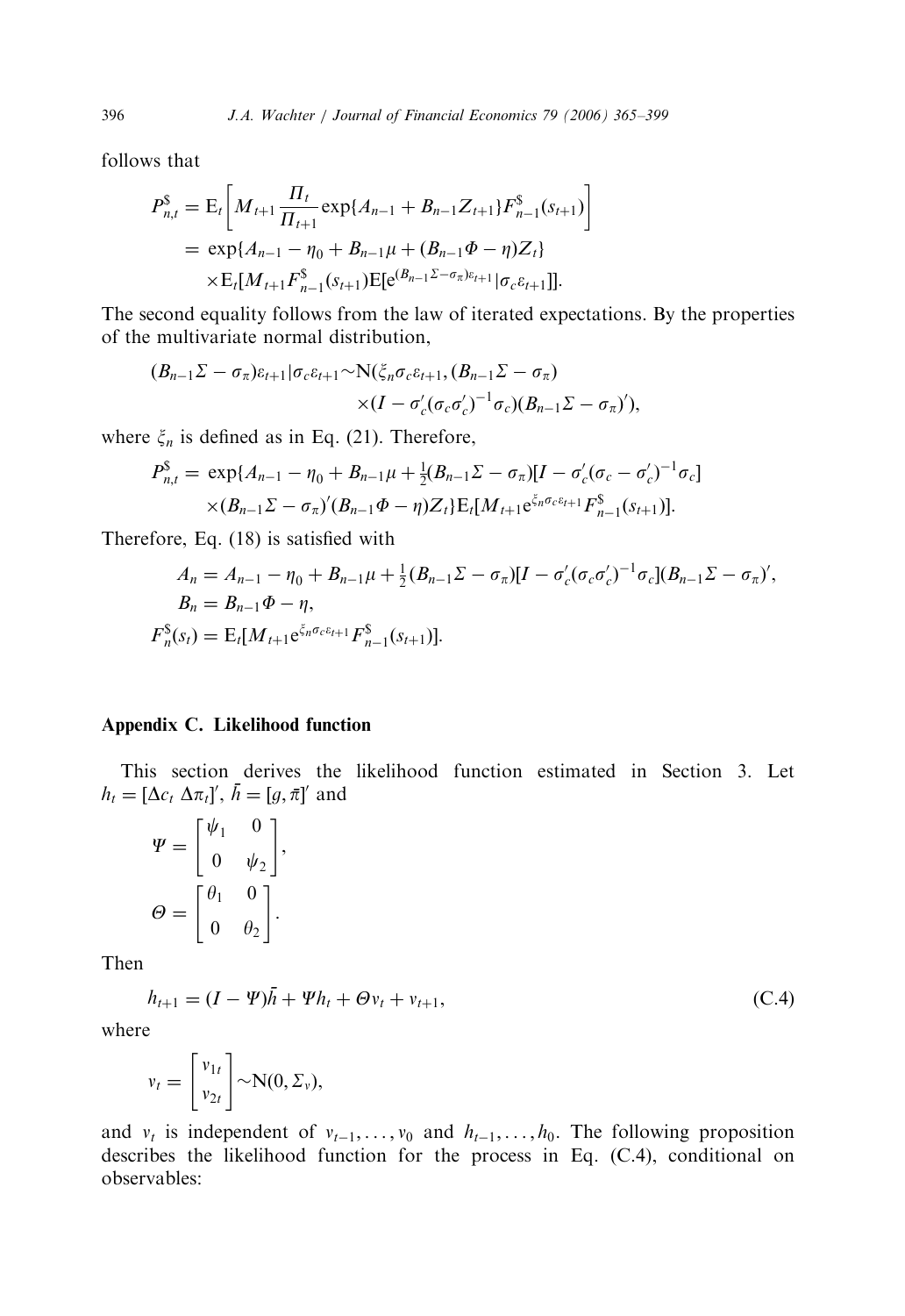Proposition 1.

$$
h_{t+1}|h_t, \dots, h_0 \sim N(\hat{h}_t, \hat{\Sigma}_t), \tag{C.5}
$$

where

$$
\hat{h}_t = (I - \Psi)\bar{h} + \Psi h_t + \Theta \Sigma_v \hat{\Sigma}_{t-1}^{-1} (h_t - \hat{h}_{t-1}),
$$
\n(C.6)

$$
\hat{h}_0 = \bar{h} \tag{C.7}
$$

and

$$
\hat{\Sigma}_t = \Sigma_v + \Theta \Sigma_v \Theta' - \Theta \Sigma_v \hat{\Sigma}_{t-1}^{-1} \Sigma_v' \Theta', \tag{C.8}
$$

$$
(\hat{\Sigma}_0)_{i,j} = \frac{(\theta_i \theta_j + \psi_i \theta_i + \psi_j \theta_i + 1)(\Sigma_v)_{i,j}}{1 - \psi_i \psi_j}.
$$
\n(C.9)

Proof. The proof is by induction. Eq. (C.7) follows from taking unconditional expectations on both sides of Eq. (C.4):

$$
\hat{h}_0 = (I - \Psi)\bar{h} + \Psi\hat{h}_0.
$$

Subtracting  $\Psi \hat{h}_0$  from both sides and inverting  $I - \Psi$  shows that  $\hat{h}_0 = \bar{h}$ .

Note that

$$
Cov(h_t, v_t) = E(h_t v_t) = EE_{t-1}(h_t v_t) = EE_{t-1}(v_t v_t) = E[\Sigma_v] = \Sigma_v.
$$
 (C.10)

Taking the unconditional variance on both sides of Eq. (C.4) produces

$$
\hat{\Sigma}_0 = \Psi \hat{\Sigma}_0 \Psi' + \Theta \Sigma_{\nu} \Theta' + \Psi \Sigma_{\nu} \Theta' + \Theta \Sigma_{\nu} \Psi' + \Sigma_{\nu}.
$$

In the case of diagonal  $\Psi$ , this can be inverted element-by-element to produce (C.9). Now assume by induction that

$$
h_t|h_{t-1},\ldots,h_0 \sim N(\hat{h}_{t-1},\hat{\Sigma}_{t-1}).
$$
\n(C.11)

It follows from Eq. (C.10) that

$$
\begin{bmatrix} h_t \\ \varepsilon_t \end{bmatrix} | h_{t-1}, \ldots, y_0 \sim \mathbf{N} \left( \begin{bmatrix} \hat{h}_{t-1} \\ 0 \end{bmatrix}, \begin{bmatrix} \hat{\Sigma}_{t-1} & \Sigma_{\nu} \\ \Sigma_{\nu} & \Sigma_{\nu} \end{bmatrix} \right).
$$

By the properties of the normal distribution,

$$
v_t|h_t, h_{t-1}, \ldots, h_0 \sim N(\Sigma_v \hat{\Sigma}_{t-1}^{-1} (h_t - \hat{h}_{t-1}), \Sigma_v - \Sigma_v \hat{\Sigma}_{t-1}^{-1} \Sigma_v').
$$

It follows from Eq. (C.4) that  $h_{t+1}$  is conditionally normally distributed, and that

$$
E[h_{t+1} | h_t, ..., h_0] = (I - \Psi)\bar{h} + \Psi h_t + \Theta \Sigma_v \hat{\Sigma}_{t-1}^{-1} (h_t - \hat{h}_{t-1}),
$$
  
Var[h\_{t+1} | h\_t, ..., h\_0] =  $\Theta \Sigma_v \Theta' - \Theta \Sigma_v \hat{\Sigma}_{t-1}^{-1} \Sigma_v' \Theta' + \Sigma_v.$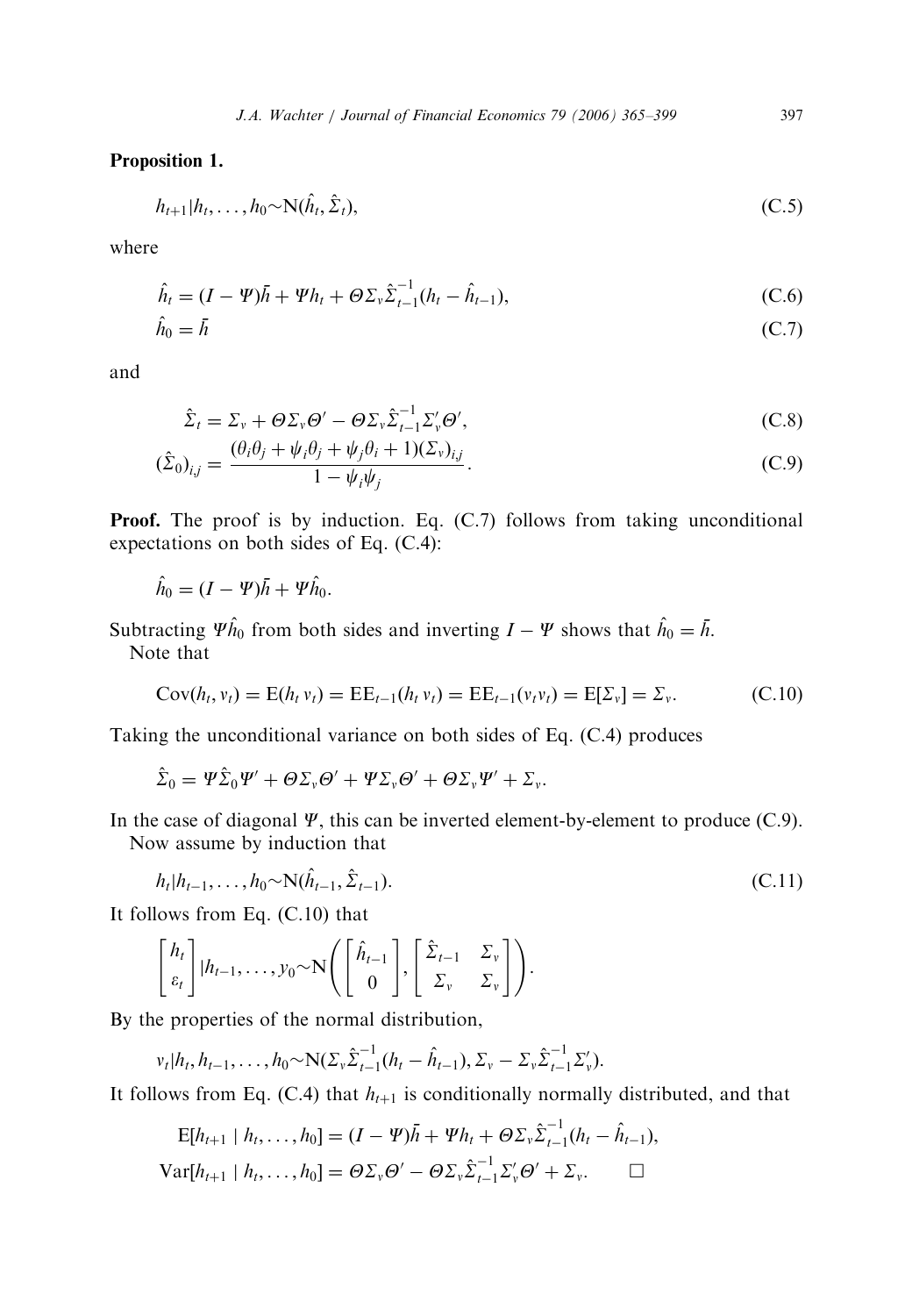# <span id="page-33-0"></span>References

- Abel, A., 1990. Asset prices under habit formation and catching up with the Joneses. American Economic Review Papers and Proceedings 80, 38–42.
- Ahn, D., Dittmar, R., Gallant, A., 2002. Quadratic term structure models: theory and evidence. Review of Financial Studies 15, 243–288.
- Ang, A., Piazzesi, M., 2003. A no-arbitrage vector autoregression of term structure dynamics with macroeconomic and latent variables. Journal of Monetary Economics 50, 745–787.
- Backus, D., Gregory, A., Zin, S., 1989. Risk premiums in the term structure: evidence from artificial economies. Journal of Monetary Economics 24, 371–399.
- Backus, D., Foresi, S., Telmer, C., 2001. Affine term structure models and the forward premium anomaly. Journal of Finance 65, 279–304.
- Bakshi, G., Chen, Z., 1996. Inflation, asset prices, and the term structure of interest rates in a monetary economy. Review of Financial Studies 9, 241–275.
- Bansal, R., Coleman, W., 1996. A monetary explanation of the equity premium, term premium, and riskfree rate puzzles. Journal of Political Economy 104, 1135–1171.
- Bansal, R., Zhou, H., 2002. Term structure of interest rates with regime shifts. Journal of Finance 57, 1997–2044.
- Bekaert, G., Hodrick, R., 2001. Expectations hypothesis tests. Journal of Finance 56, 1357–1394.
- Bekaert, G., Hodrick, R., Marshall, D., 1997. On biases in tests of the expectations hypothesis of the term structure of interest rates. Journal of Financial Economics 44, 309–348.
- Bekaert, G., Engstrom, E., Grenadier, S., 2004. Stock and bond returns with moody investors. Unpublished working paper, Columbia University, Stanford University, and University of Michigan.
- Black, F., 1976. Studies of stock price volatility changes. In: Proceedings of the Business and Economic Statistics Section, American Statistical Association, pp. 177–181.
- Boudoukh, J., 1993. An equilibrium model of nominal bond prices with inflation-output correlation and stochastic volatility. Journal of Money, Credit, and Banking 25, 636–665.
- Boudoukh, J., Richardson, M., Smith, T., Whitelaw, R., 1999. Ex ante bond returns and the liquidity preference hypothesis. Journal of Finance 54, 1153–1167.
- Brandt, M., Chapman, D., 2002. Comparing multifactor models of the term structure. Unpublished working paper, Boston University and Duke University.
- Brandt, M., Wang, K., 2003. Time-varying risk aversion and unexpected inflation. Journal of Monetary Economics 50, 1457–1498.
- Brennan, M., Wang, A., Xia, Y., 2004. Estimation and test of a simple model of intertemporal asset pricing. Journal of Finance 59, 1743–1775.
- Buraschi, A., Jiltsov, A., 2003. Term structures of interest rates in a monetary economy with habit formation, Unpublished working paper, London Business School.
- Buraschi, A., Jiltsov, A., 2005. Inflation risk premia and the expectations hypothesis. Journal of Financial Economics 75, 429–490.
- Campbell, J., Cochrane, J., 1995. By force of habit: a consumption-based explanation of aggregate stock market behavior. NBER Working Paper No. 4995.
- Campbell, J., Cochrane, J., 1999. By force of habit: a consumption-based explanation of aggregate stock market behavior. Journal of Political Economy 107, 205–251.
- Campbell, J., Shiller, R., 1988. The dividend-price ratio and expectations of future dividends and discount factors. Review of Financial Studies 58, 495–514.
- Campbell, J., Shiller, R., 1991. Yield spreads and interest rate movements: a bird's eye view. Review of Economic Studies 58, 495–514.
- Campbell, J., Viceira, L., 2001. Who should buy long-term bonds? American Economic Review 91, 99–127.
- Chapman, D., 1998. Habit formation and aggregate consumption. Econometrica 66, 1223–1230.
- Chen, X., Ludvigson, S., 2003. Land of addicts? An empirical investigation of habit-based asset pricing models. Unpublished working paper, New York University.
- Christiano, L., Eichenbaum, M., Marshall, D., 1991. The permanent income hypothesis revisited. Econometrica 59, 397–423.